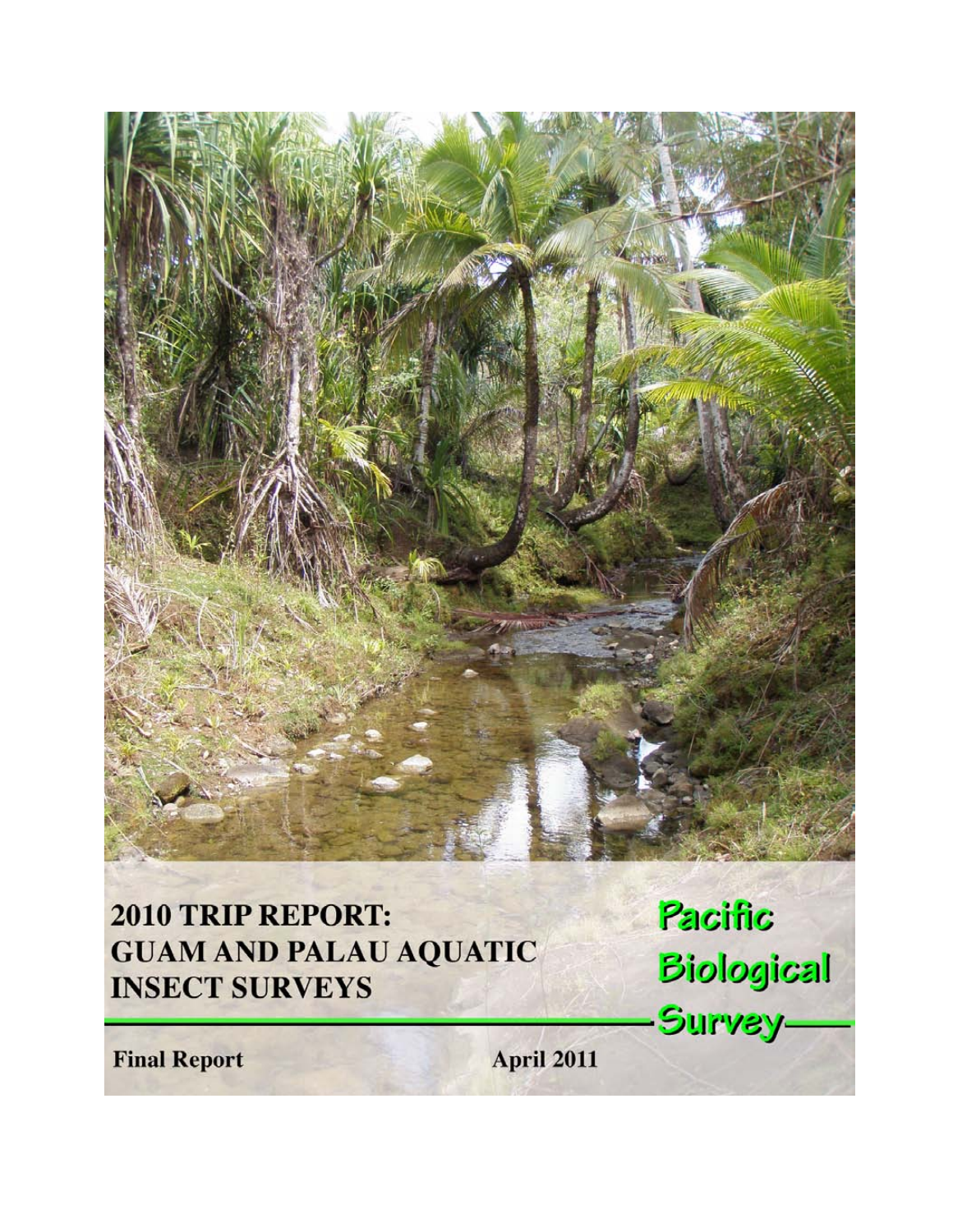# **GUAM AND PALAU AQUATIC INSECT SURVEYS**

**R. A. Englund**

**Pacific Biological Survey Bishop Museum Honolulu, Hawaii 96817**

> **Final Report April 2011**

**Prepared for: Southeastern Ecological Science Center U.S. Geological Survey Gainesville, Florida**

Cover: Aquatic habitats at Maulap River, U.S. Naval Magazine, Guam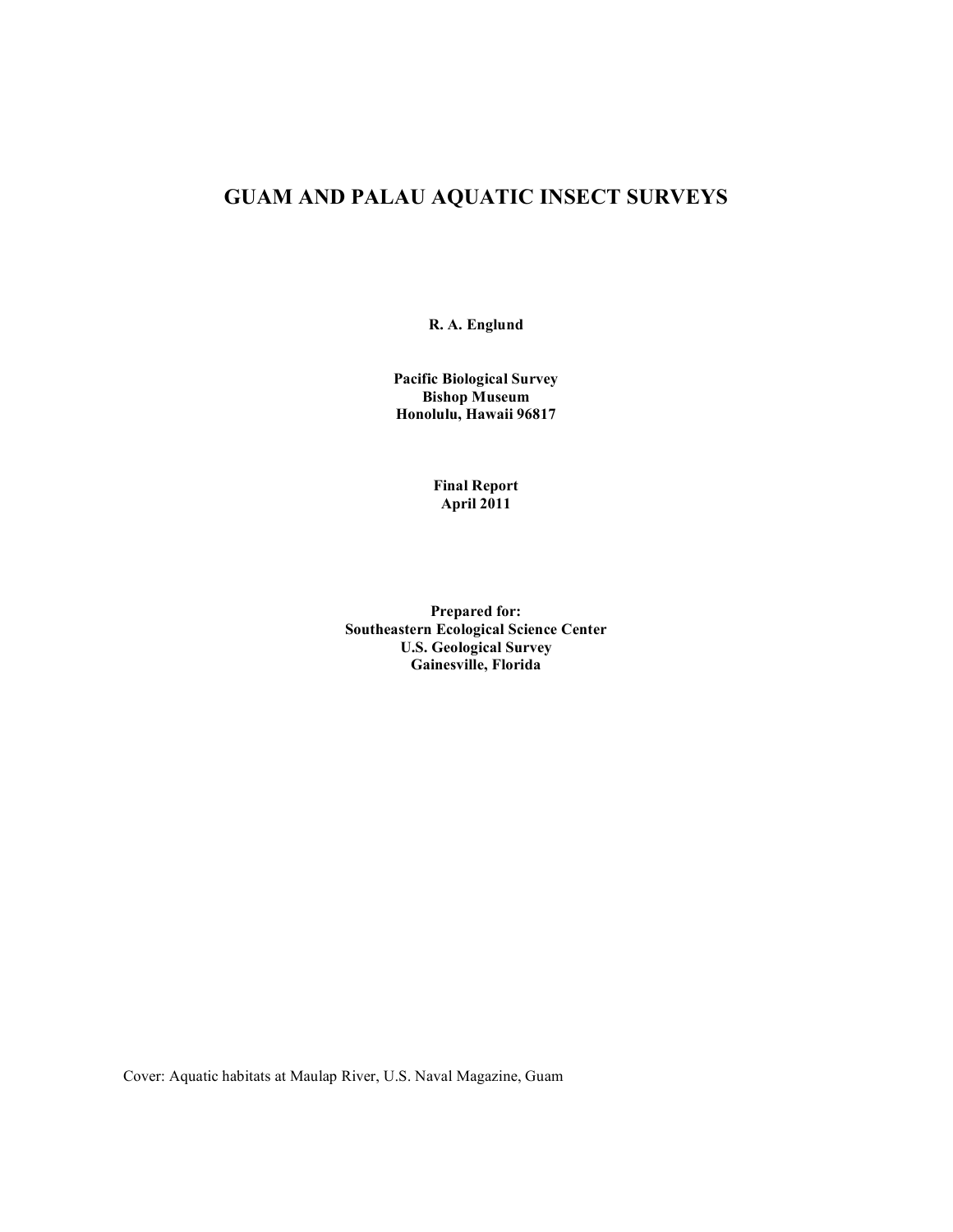## **BISHOP MUSEUM**

The State Museum of Natural and Cultural History 1525 Bernice Street Honolulu, Hawai'i 96817–2704, USA

> Copyright© 2011 Bishop Museum All Rights Reserved Printed in the United States of America

Contribution No. 2011-007 to the Pacific Biological Survey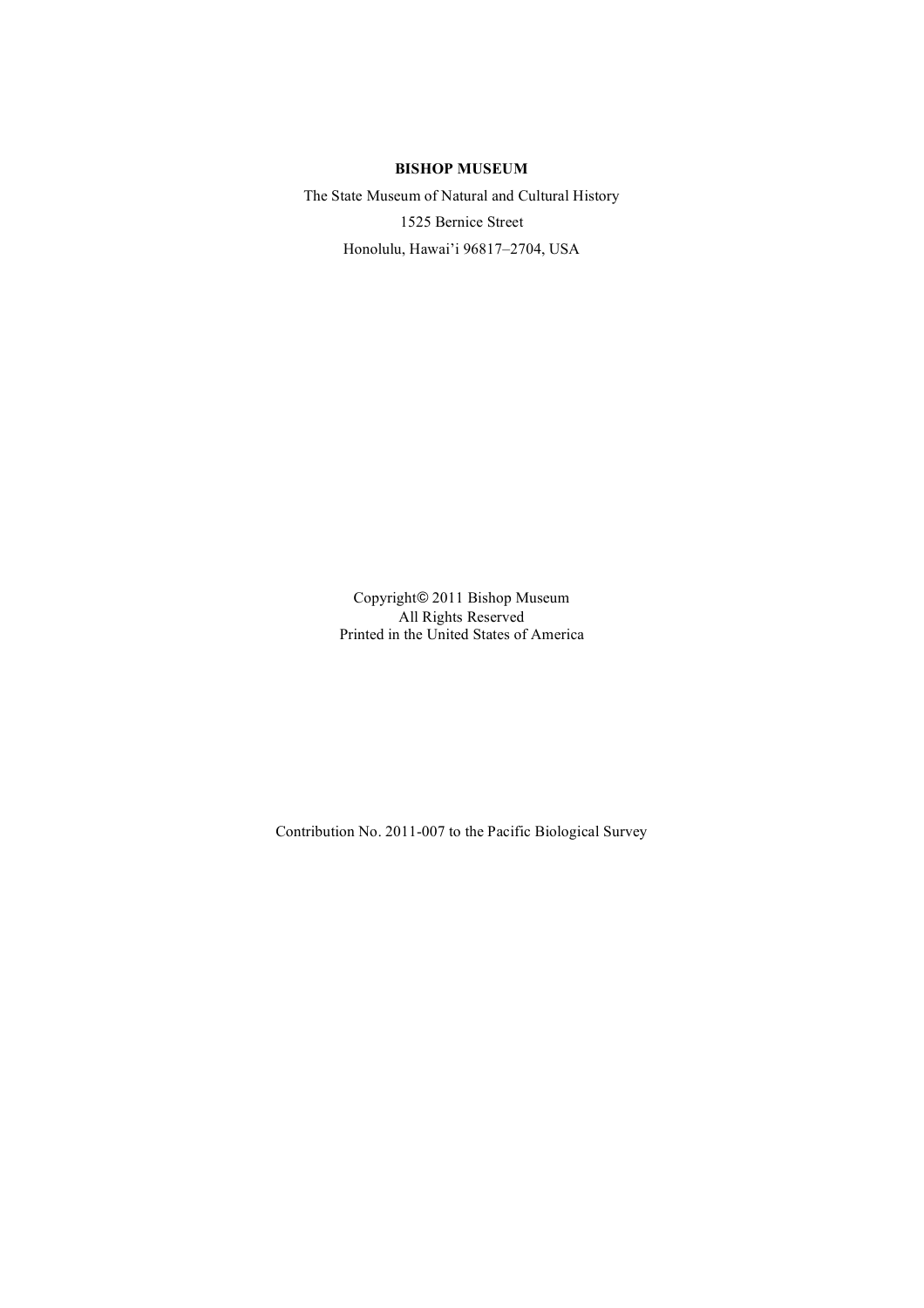# **TABLE OF CONTENTS**



*Agriocnemus femina femina*, collected from Ngerikiil River, Babeldaob, Palau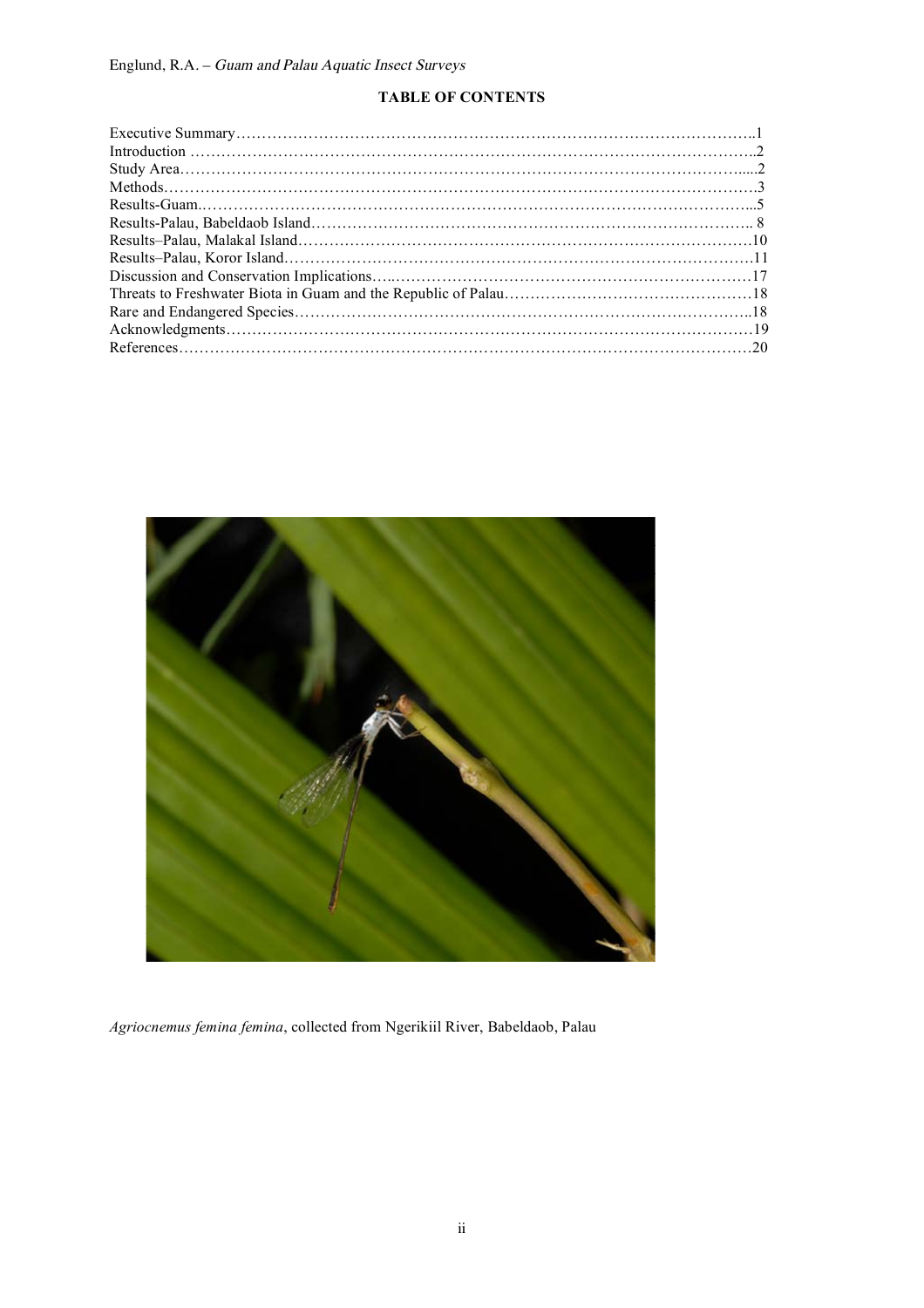#### **Executive Summary**

From 15 to 26 March, 2010, collections of aquatic insects were made from freshwater habitats on the island Guam and the Republic of Palau. These surveys were part of a developing a regional biosecurity plan, and personnel from the Pacific Biological Survey of the Bishop Museum assisted scientists from the United States Geological Survey Southeast Ecological Science Center (USGS–SESC) based in Gainesville, Florida in obtaining data required for this plan. The results from these surveys will be used in conjunction with the USGS–SESC project entitled "Risk Analysis of Freshwater Nuisance Species Associated with Department of Defense Operations in Micronesia" that obtained critical baseline information regarding native and non–native freshwater invertebrates. The objective of these aquatic insect surveys was to provide a systematic inventory in selected streams on the islands Guam and in the Republic of Palau. Streams on both Guam and Palau were sampled for one week each.

A total of 35 aquatic insect species were collected during surveys on Guam from 15–19 March, and 28 species were found on Palau from 21–26 March, 2010 (Tables 3–5). In the Republic of Palau, the vast majority of freshwater habitats are located on Babeldaob Island, so efforts were concentrated here. These results should be considered preliminary as this was a biological reconnaissance due to limited sampling time and effort for each site. However, this study does provide baseline information regarding particularly rich areas of biodiversity. Although reservoir habitats were assessed on Guam and Palau, lotic habitats were by far the most species-rich habitats. These surveys provided a baseline inventory of aquatic insect species present in each stream assessed and also ensured museum specimens will be available for future researchers.

During the course of this study no obvious invasive aquatic invertebrates were observed in the streams sampled on Guam and Palau. All taxa identified to the species level were ascertained to be native species, and at least three species of aquatic Heteroptera on Guam were island endemics (*Limnogonus lundbladi*, *Microvelia mariannarum*, and *Saldula guamensis*). For Palau, a conservative estimate of finding at least 4 island endemics was made, including the three endemic damselflies (*Drepanosticta palauensis*, *Pseudagrion palauense*, and *Teinobasis palauensis*) and the gyrinid (whirlygig) beetle. The identity of an *Ischnura* found in lentic habitats on Palau remains a mystery, but as it is not a widespread species such as *Ischnura aurora* or *Agriocnemus femina femina* it is likely that it at least is indigenous if not possibly endemic to Palau.

The majority of endemism found during the present study was in relatively undisturbed forested watersheds that appeared to have little to no water diversions. Sampling areas around riffles/cascade areas were found to be particularly species rich. Streams above Fena Reservoir in the Naval Magazine such as the diverse Maulap River are currently strictly protected from development and human impacts, but uncontrolled feral animals such as water buffalo and pigs could disturb the watershed to such an extent to impede water quality. Although feral animals did not appear to be a problem on Babeldaob, logging, increased agricultural development and water withdrawals are all potential future threats to maintaining a highly diverse and unique freshwater aquatic ecosystem on Palau.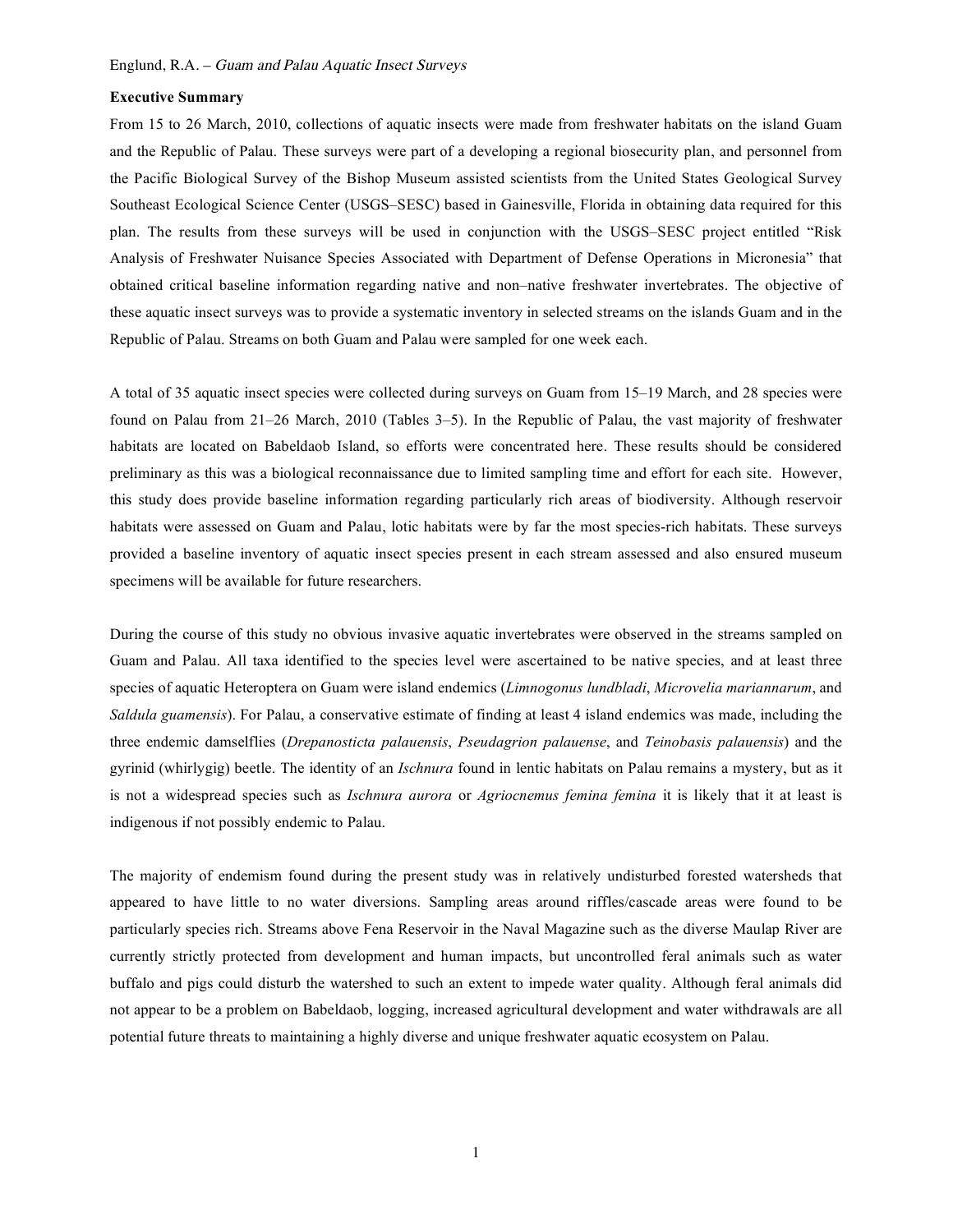#### **Introduction**

From 15 to 26 March, 2010, collections of aquatic insects were made from freshwater habitats on the island Guam and the Republic of Palau. These surveys were part of a developing a regional biosecurity plan, and personnel from the Pacific Biological Survey of the Bishop Museum assisted scientists from the United States Geological Survey Southeast Ecological Science Center (USGS–SESC) based in Gainesville, Florida in obtaining data required for this plan. The results from these surveys augment a report by the USGS to provide critical baseline information regarding native and non–native freshwater invertebrates. The objective of these aquatic insect surveys was to provide a systematic inventory in selected streams on the islands Guam and in the Republic of Palau. Streams on both Guam and Palau were sampled for one week each. These surveys provided a baseline inventory of aquatic insect species present in each stream assessed and also ensured museum specimens will be available for future researchers.

Effective conservation strategies of island biotas requires accurate information on the distribution, taxonomic composition, endemicity, and local richness of species assemblages found in the highly restricted freshwater habitats on these small Pacific islands. Although certain biotic components in this region such as birds and plants have been reasonably surveyed, many others, particularly freshwater organisms, remain poorly understood. Inventories of the aquatic biota are necessary prior to the development of management plans and risk assessments, and are especially urgent as aquatic insects are the one of the most severe public health problems worldwide.

#### **Study Area**

Sampling occurred on the small islands of Guam and Palau in the eastern Pacific region, lying approximately 1300 km apart, with Palau being located closest to a major island landmass. Guam is the largest island in Micronesia and is also the most heavily developed and urbanized at  $549 \text{ km}^2$  in size. Located at the western edge of the Caroline Islands, the Paluan archipelago has the second largest island in Micronesia, Babeldaob. Babeldaob contrasts with the densely populated island of Guam by having a more rural character and being  $367 \text{ km}^2$  in size. Also sampled were the smaller Koror  $(9.3 \text{ km}^2)$  and Malakal islands in Palau, which have extremely limited aquatic habitats. Guam has an overall drier climate regime with generally smaller streams draining mainly urban and grassland areas, while Babledaob, Palau is wetter with larger streams, and maintains most of the original forest canopy. Fena Reservoir on Guam is the largest water body in Micronesia, covering 81 ha. Localities sampled for Guam are shown in Table 1, and for Palau are in Table 2. GPS coordinates were recorded in WGS 84, while altitudes should be considered approximate and were determined with the GPS barometric altimeter.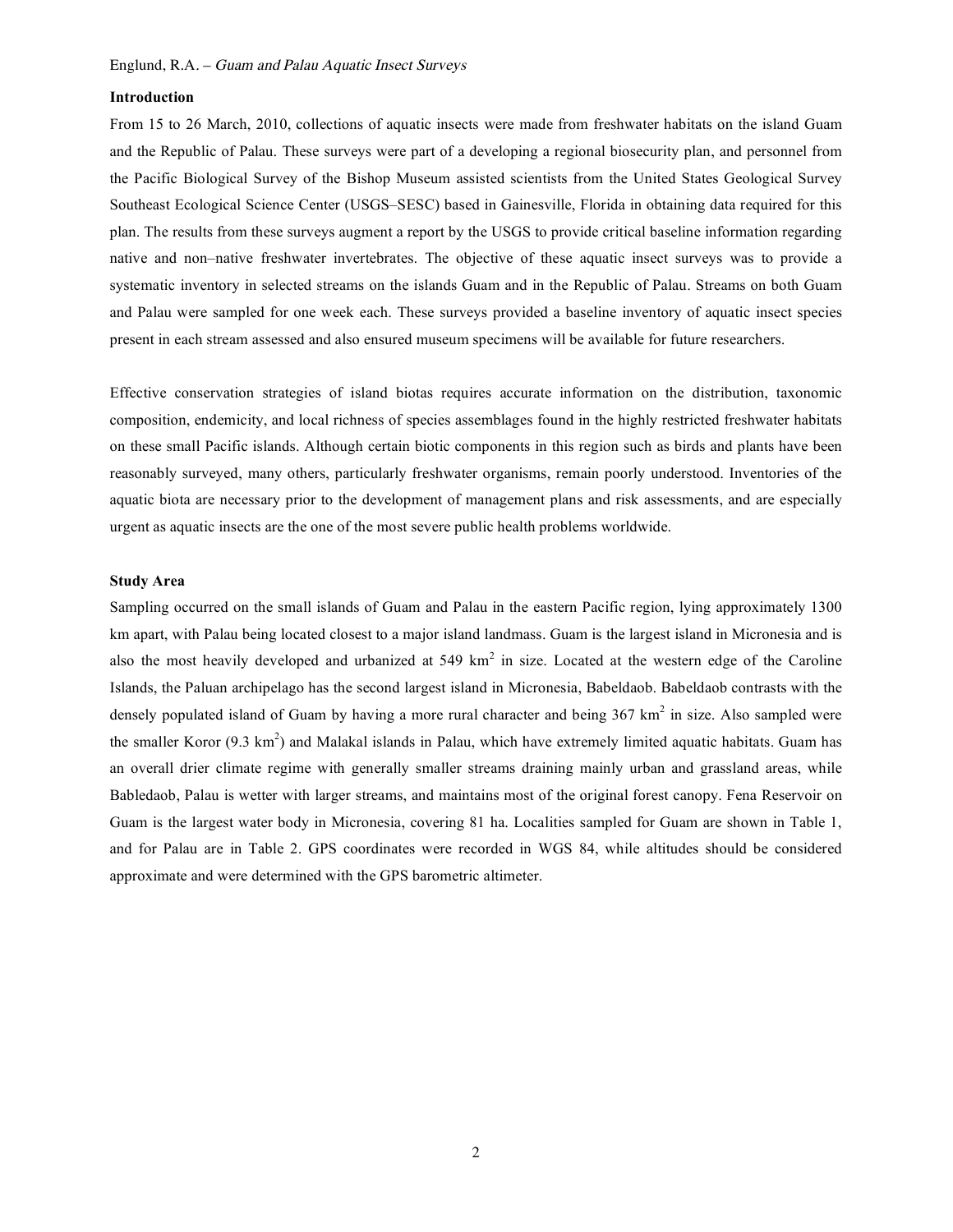Table 1. Sample localities, GPS coordinates (WGS 84), and habitat sampled on Guam during aquatic biodiversity surveys in March 2010.

| Locality                 | Date        | <b>Lat Long Coords</b> | <b>Habitat</b>                              | Elev      |
|--------------------------|-------------|------------------------|---------------------------------------------|-----------|
|                          |             |                        |                                             | (m)       |
| Tarzan River and Falls   | 15 Mar 2010 | 13.39696°N 144.72101°E | Waterfalls and stream                       | 55        |
| (bottom)                 |             |                        |                                             |           |
| Asmafines River          | 15 Mar 2010 | 13.33407°N 144.65758°E | Stream chutes and pools                     | 80        |
| Ylig River               | 15 Mar 2010 | 13.39904°N 144.76044°E | Large river at 2 m high metal weir          |           |
| Agana Springs            | 16 Mar 2010 | 13.46330°N 144.76044°E | Large springs nr Sinajana Town              |           |
| Agana River              | 16 Mar 2010 | 13.47511°N 144.75520°E | Urbanized stream nr Bank of Guam            | $1 - 2$   |
|                          |             |                        | parking lot                                 |           |
| Agana River at S. end of | 16 Mar 2010 | 13.47215°N 144.75946°E | Silty, mucky swamp habitat                  | 5         |
| Agana Swamp              |             |                        |                                             |           |
| Masso Stream             | 16 Mar 2010 | 13.46031°N 144.69228°E | Small stream nr Piti Village                | 18        |
| Lost Pond                | 17 Mar 2010 | 13.55613°N 144.81712°E | Large, clear karst pond nr Hilaan Point     | 33        |
| Fensol River             | 17 Mar 2010 | 13.28542°N 144.73779°E | Upstream of Fintaso River, large 20 m       | 30        |
|                          |             |                        | falls                                       |           |
| Fena Reservoir           | 18 Mar 2010 | 13.36268°N 144.70290°E | Shoreline area                              | 36        |
| Lost River               | 18 Mar 2010 | 13.35983°N 144.71088°E | Large spring fed stream starting at base of | 25        |
|                          |             |                        | limestone cliff                             |           |
| Maulap River             | 19 Mar 2010 | 13.35430°N 144.69586°E | River inside U.S. Naval Magazine, near      | $90 - 98$ |
|                          |             |                        | Bridge #737                                 |           |

#### **Methods**

The current survey of aquatic insects was intended to provide an initial biodiversity profile of selected groups occurring within the islands of Guam and Palau. Similar to previous surveys conducted in the last decade in Papua New Guinea (Polhemus et al. 2004), Solomon Islands (Polhemus et al. 2008), and French Polynesia (Englund 2003, 2008) the primary groups utilized were aquatic Heteroptera (true bugs), Odonata (dragonflies and damselflies), and Gyrinidae (whirlygig beetles). These groups were selected due to their consistency of representation across a wide range of altitudes and habitat types, variation of species assemblages on a local scale between sampling sites, and relatively well investigated taxonomy. The latter factor in particular allowed confidence that identifications could be made at least to the genus level for all specimens collected, and reduced the potential number of undescribed species to be dealt with, a frequently limiting factor in studies involving tropical insects. Although emphasis was placed on these three major groups, all aquatic insect taxa found were collected at each sampling station, particularly aquatic Diptera. In tropical and Pacific insular regions, the adults of most aquatic insect species are found in streams throughout the year and the immature stages of most Pacific island species are unknown (Allison and Englund 2008), thus sampling concentrated on obtaining the adult stages in order to avoid underestimating community diversity (Merritt and Cummins 1997).

Collections of aquatic insects were according Allison and Englund (2008), with collections of both immature and adult specimens being made with aerial sweep nets, yellow pan traps, aquatic dip nets, visual searching, and localized pyrethrin fogging of hygropetric habitats. Specimens were preserved in 80% ethanol and subsequently transported to the Bishop Museum for detailed analysis and identification. Photographs of the larger taxa were also taken when possible, as live coloration is a key factor in species identification for Odonata. Identified insects from each sample station are shown in Tables 3–5.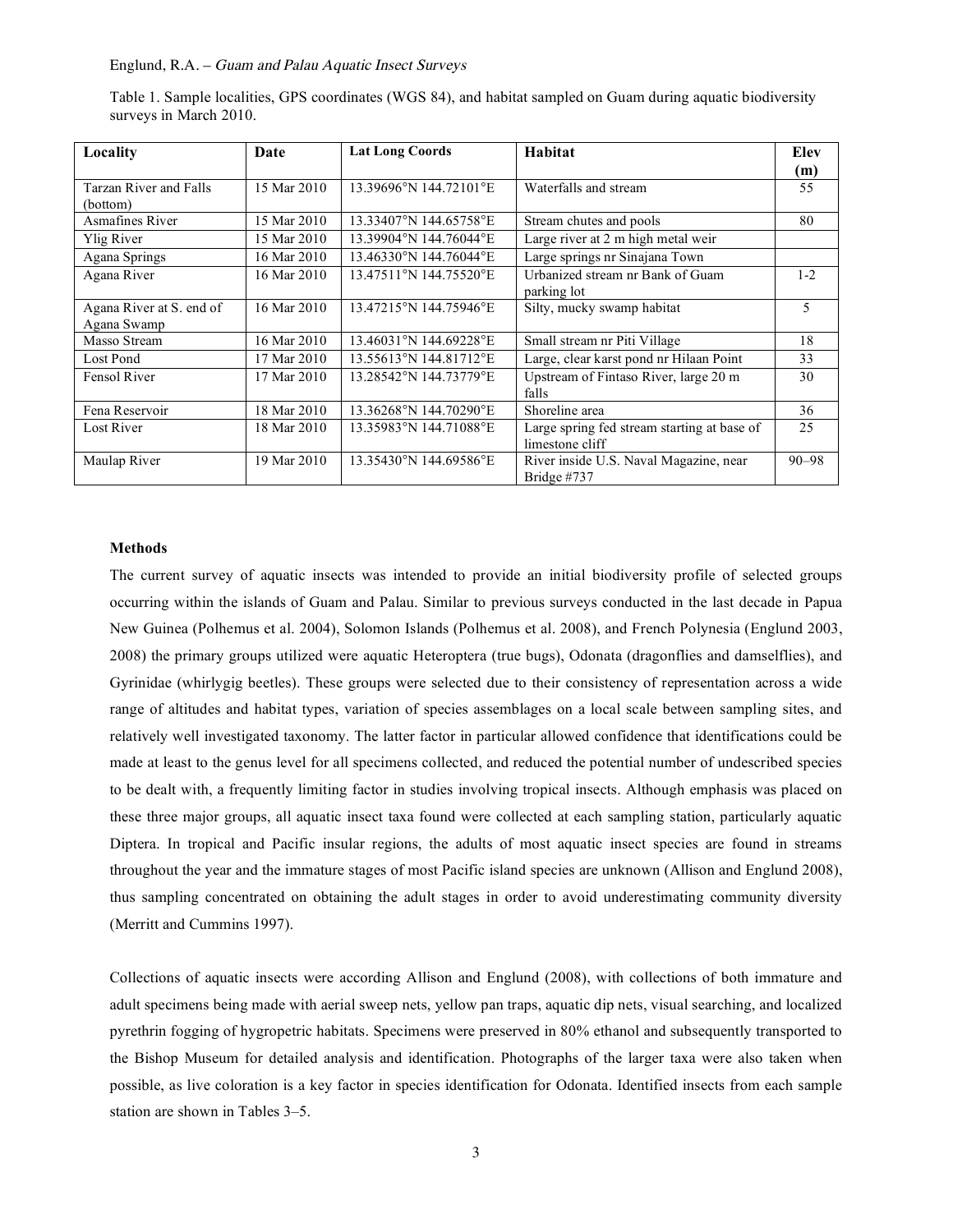Where species determination could not yet be made the following notations were employed:

**sp. undet.**: indicates that the species has not yet been definitively identified, and may be possibly undescribed, or unidentifiable given the limitations of the current taxonomic literature. In most aquatic Diptera males are for needed definitive species identifications.



Lost River below Fena Reservoir in the Naval Magazine, Guam.



Brent Tibbets, Guam DAWR sampling Lost Pond.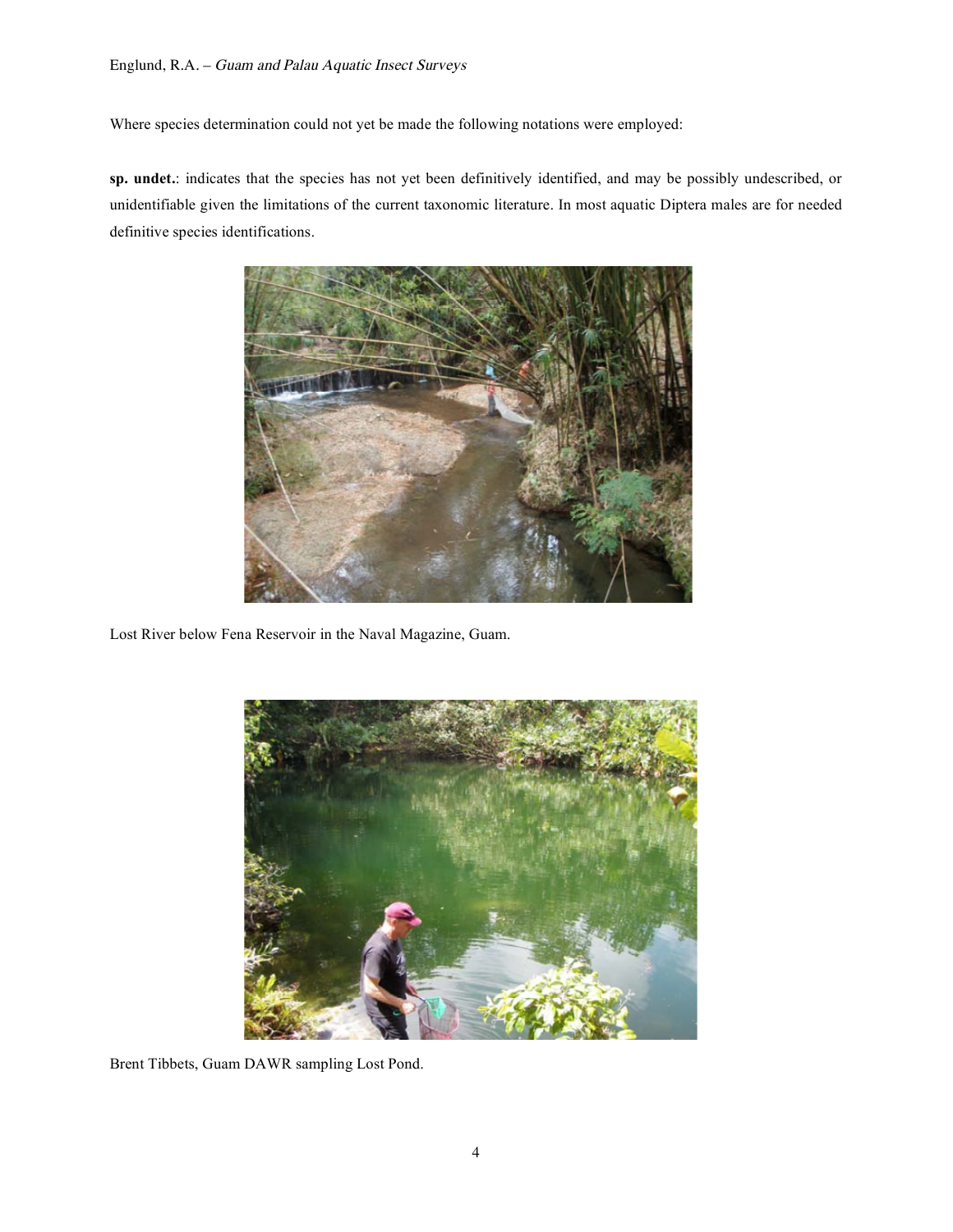| Table 2. Sample localities, GPS coordinates (WGS 84), and habitat sampled on Palau during aquatic biodiversity |  |  |  |
|----------------------------------------------------------------------------------------------------------------|--|--|--|
| surveys in March 2010.                                                                                         |  |  |  |

| Locality                               | Date                     | <b>Lat Long Coords</b> | Habitat                                                                                     | <b>Elev</b><br>(m) |
|----------------------------------------|--------------------------|------------------------|---------------------------------------------------------------------------------------------|--------------------|
| <b>Babeldaob Island</b>                |                          |                        |                                                                                             |                    |
| Unnamed stream estuary                 | 21 Mar 2010              | 7°21'38.1"N            | Small mangrove stream estuary at road                                                       | $\Omega$           |
|                                        |                          | 134°33'27.6" E         | crossing (no aquatic insects observed)                                                      |                    |
| Imeong Village                         | $\overline{21}$ Mar 2010 | 7.53016°N 134.52876°E  | Taro fields                                                                                 | $\mathbf{1}$       |
| Near Melekeok Capital                  | 22 Mar 2010              | 7.49542°N 134.60983°E  | Stream at highway bridge area, and                                                          | 35                 |
|                                        |                          |                        | Pandanus wetland draining into stream                                                       |                    |
| Ngerchluuk Village                     | 22 Mar 2010              | 7.56421°N 134.63246°E  | Small stream with 3 m diversion dam                                                         | 10                 |
| Ngatpang Waterfall                     | 23 Mar 2010              | 7.45290°N 134.52901°E  | Formerly Tabecheding waterfall, large<br>stream and 15+ m falls                             | 23                 |
| Ngardok Lake                           | 23 Mar 2010              | 7.51118°N 134.60527°E  | Largest freshwater lake in Micronesia,                                                      | 30                 |
|                                        |                          |                        | lake outflow                                                                                |                    |
| Ngardok Lake                           | 23 Mar 2010              | 7.51242°N 134.60463°E  | At tourist dock                                                                             | 40                 |
| Ngerimel Reservoir                     | 25 Mar 2010              | 7.37403°N 134.53033°E  | Shoreline around reservoir                                                                  | $8\,$              |
| Ngerikiil Pump Station                 | 25 Mar 2010              | 7.38518°N 134.55536°E  | Area around pump station and stream                                                         | 12                 |
|                                        |                          |                        | (only 10 minutes sampling here)                                                             |                    |
| Diongradid River                       | 25 Mar 2010              | 7.60512°N 134.58444°E  | River/crocodile habitat, downstream of<br>Ngardmau Falls                                    | 10 <sub>m</sub>    |
| Ngermeskang River                      | 25 Mar 2010              | 7.52740°N 134.56085°E  | River at Hycos monitoring gage station by<br>Palau Community College, taro fields<br>nearby | 23                 |
| Ngertebechel River Site 1              | 26 Mar 2010              | 7.58878°N 134.59108°E  | Ngardmau Falls area, where trail hits river,<br>Site 1                                      | 61                 |
| Ngertebechel River<br>(Ngardmau Falls) | 26 Mar 2010              | 7.59124°N 134.59341°E  | Same river, but downstream from Site 1,<br>to large Ngardmau Falls                          | 97                 |
| Ngardok Lake                           | 26 Mar 2010              | 7.51242°N 134.60463°E  | At tourist dock, checking traps set 23 Mar<br>2010                                          | 40                 |
| <b>Koror Island</b>                    |                          |                        |                                                                                             |                    |
| Small aquaculture ponds                | 25 Mar 2010              | 7.17466°N 134.32104°E  | Drained aquaculture ponds with some<br>freshwater seepage                                   | 36                 |
| <b>Malakal Island</b>                  |                          |                        |                                                                                             |                    |
| Japanese WWII fuel tank                | 25 Mar 2010              | 7.33411°N 134.45428°E  | Old Japanese fuel tank #1 now filled with<br>freshwater                                     | 25                 |
| Japanese WWII fuel tank                | 25 Mar 2010              | 7.33473°N 134.45421°E  | Old Japanese fuel tank #2 now filled with<br>freshwater                                     | 20                 |
| Japanese WWII drydock                  | 25 Mar 2010              | 7.33507°N 134.44962°E  | Old drydock at ocean with freshwater<br>layer of water at surface                           | $\theta$           |
| Quarry Pond                            | 25 Mar 2010              | 7.33322°N 134.45003°E  | Quarry stone washing area, with ponds                                                       | $\boldsymbol{0}$   |

#### **Results**

A total of 35 aquatic insect species were collected during surveys on Guam from 15–19 March, and 28 species were found on Palau from 21–26 March, 2010 (Tables 3–5). In the Republic of Palau the vast majority of freshwater habitats are located on Babeldaob Island, so most effort was concentrated on this island. These results should be considered as preliminary, as this was a biological reconnaissance due to limited sampling time and effort for each site. However, this study does provide baseline information regarding particularly rich areas of biodiversity. Although reservoir habitats were assessed on Guam and Palau, lotic habitats were by far the most species-rich habitats. The following are brief notes regarding the sample sites, with GPS for each locality found in Table 1. None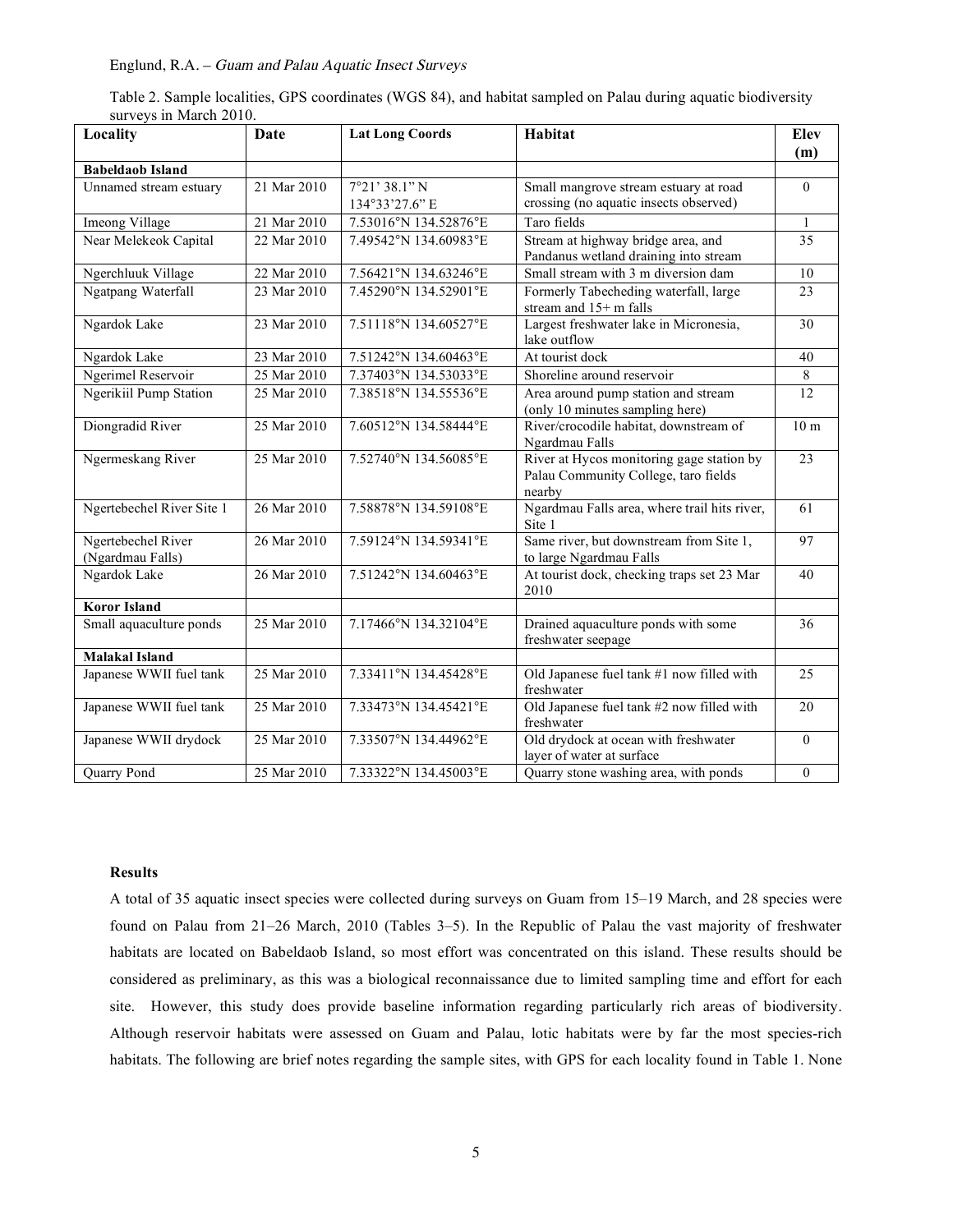of the aquatic insect species collected during these surveys were considered either non-native or invasive, although the biogeographic status of taxa identified only to the generic level remains unknown.

#### **Results–Guam**

Tarzan River and Falls: Located off Highway 17, Tarzan Falls is a small river 3–5 m wide, located in a parched watershed and is a popular day-hike area. Tarzan Falls are approximately 10 m in height, and amphidromous fauna such as neritid snails and crustaceans were observed on the falls. Seven species of aquatic insects were collected here in a relatively short sample period of approximately 1 hour.

Asmafines River: This upland river was quite small flowing through bedrock balsaltic chutes, averaging 50 cm wide and 0.5 to 1.5 m in depth. Pools were up to 1 x 2 m in width interspersed through bedrock chutes. The areas we surveyed had absolutely no loose rubble and the stream bedrock was lined with CaCO3 precipitate along its bed. This precipitate is characteristic of streams in this region as the water originates from perched limestone cliffs draining the highest mountain on Guam, Mt. Lamlam (Frank Camacho, UOG, pers. comm.). Nine species were collected were here, despite the lack of substrate at this station.

Ylig River: The Ylig River was sampled near the village of Yona, and is a larger river for the island of Guam. The river was sampled in its lower reaches at a large metal weir structure that formed a 1 m cascade and diversion pool. Sampling was difficult here due to large deep pools, and only the weir formed a riffle provided suitable habitat for sampling, with the result of only 4 species being collected.

Agana Springs: Located near Sinajana Town, Agana Springs are located on the south side of Agana Swamp at the base of a limestone ridge. The springs have aging retaining walls that line about 50% of the perimeter, and this was from a low dam as the springs were once a municipal water pumping station (Scott 1993). In the 1970ʻs the small area around Agana Springs was declared a conservation preserve by the Guam Department of Parks and Recreation (Scott 1993) but this was not apparent during our field sampling. Water in the springs was clear, and maximum water depth ranged from 2-3 m. Apple snails (*Pomacea canaliculata)* were common at Agana Springs. Sampling conditions were good here, with 9 species collected within the springs and along the vegetation and shoreline area.

Agana River: This sample site was behind the Bank of Guam Parking lot, and is the channelized section of the river draining Agana Swamp that flows for 800 m from the Agana Swamp outlet into Agana Bay (Scott 1993). This urbanized section of stream was totally fresh but appeared tidally influenced. The bank substrate was a mixture of sand/mud and some reef rubble, and four species of aquatic flies and one widespread dragonfly species, *Tramea transmarina* being found here.

Masso Stream: This site was near the village of Piti, and the stream substrate was firm with some rocky areas containing large cobble to finer gravels, with the stream being quite turbid. No aquatic insects were found during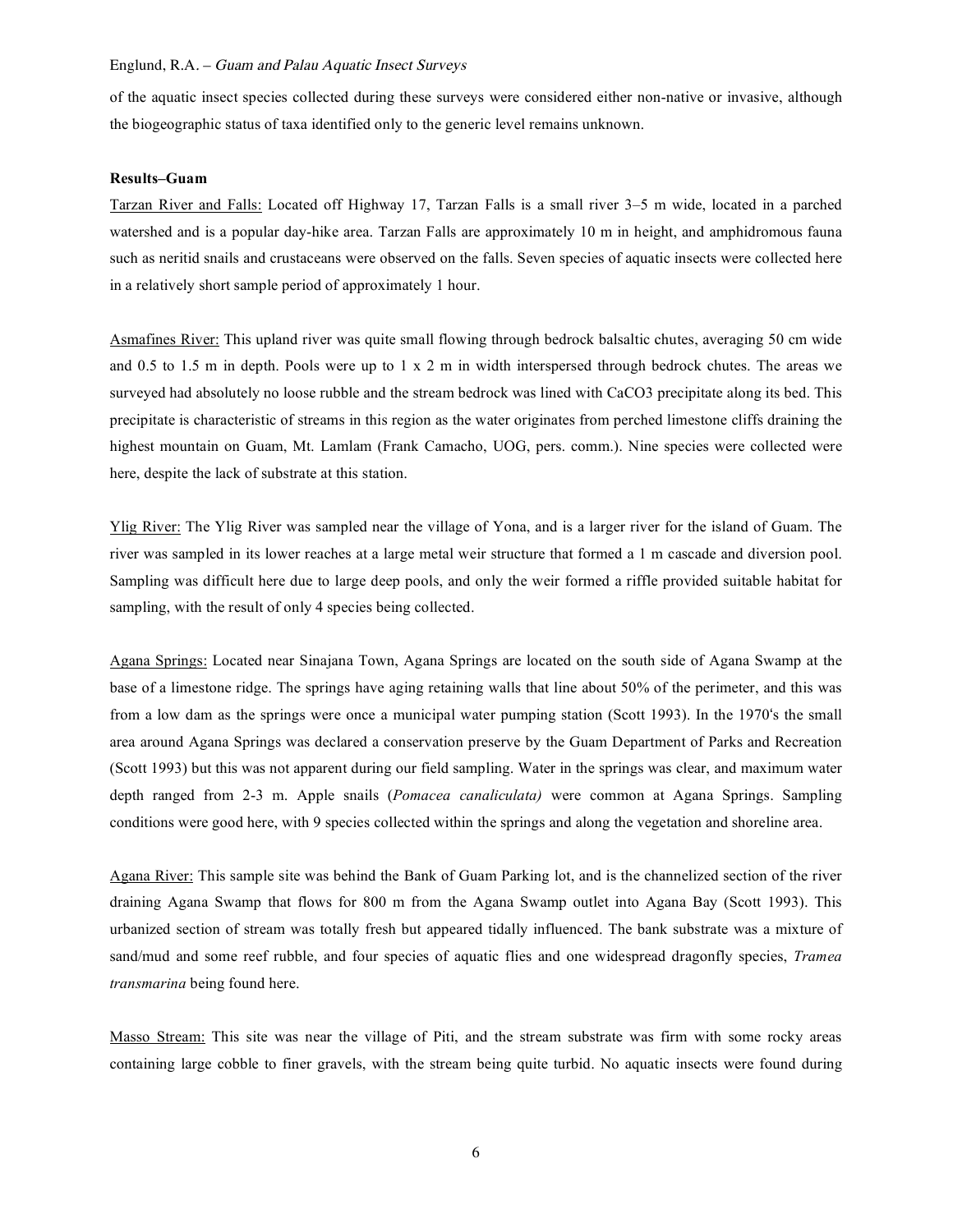kick samples, and two species of indigenous Heteroptera were collected here along with the native dragonfly *Orthetrum sabina*.

Lost Pond: This limestone sinkhole at about 30 m elevation was accessed by hiking from Tanguisson Beach to near Hilaan Point, and is a large pond formed at the base of steep limestone cliffs. Lost Pond is a favorite day hike area for residents, and was also a hotspot for native dragonflies with 6 species being observed here. Heteroptera found here included the large water strider *Limnogonus fossarium skusei* and the diminutive veliid *Microvelia diluta*, for a total of 8 species. Water quality at Lost Pond appeared good, with clear, deep water surrounding a jagged karst sinkhole.

Fensol River: This area was briefly sampled for 45 minutes on 17 March 2010 and was upstream of Fintaso River. Fensol River flows through an open and regularly burned savannah grassland with little riparian vegetation. The reach of river briefly sampled at this site had a series of spectacular falls at least 20 m high incised in basalt, resulting in good cascade habitat for aquatic insects. The case bearing pyralid moth *Eoophyla* sp. was common here in the fast water cascade habitats. Eleven total taxa were collected around the Fensol River cascades during this short visit, and this accounted was the second most species-rich river examined on Guam during this study. Yellow pan traps set along the margins of the waterfall habitat failed to collect any insects during 45 minutes of sampling.

Fena Reservior: Built by the Navy in 1951 Fena Reservoir is the largest body of freshwater on Guam and Micronesia. The Maulap, Almagosa, Sadog, Gaso and Imong Rivers feed the 81 ha reservoir, which can have depths up to 20 m in the wet season but can drop to half that level during the dry season (Scott 1993). Numerous species of fish such as tilipia (*Oreochromis mossambicus*), tucanare (*Cichla ocellaris*), and others have been introduced into the reservoir in the past (Scott 1993), however, the impacts of these introductions on native aquatic insects and other invertebrates is unknown. Sampling consisted of visual observations of dragonflies and sweeping the shoreline and dip netting for aquatic insects. A total of 6 widespread indigenous lentic species were collected along the shoreline of the reservoir. Yellow pan traps placed along the reservoir shoreline overnight failed to collect any shoreflies.

Lost River: "Lost River" as it is locally known is a short section of stream below the Fena Reservoir spillway, and is a short (ca. 200 m) tributary to the river created by the reservoir spillway. Sampling occurred above and below a bridge crossing, and around a small weir upstream of the bridge. Stream habitat consisted mainly of slow, 1-2 m deep stream pools and little to no riffle habitat, with consequently only 4 species of aquatic insects collected here.

Maulap River: This section was upstream of Fena Reservoir and in the Naval Magazine near the site Navy personnel call the 'Detention Pit' by bridge #737. The river ranged from 20–30 cm to 2 m deep and 1–3 m wide. Habitat consisted of a relatively even mix of runs, pool, and small riffles. Flowing through a canopy of mixed native forest of *Pandanus*, coconut and other species, Maulap River was one of the highest quality stream habitats sampled during the current study with 13 species of aquatic insect taxa collected during only 1.5 hours of sampling. Saldids were not collected at this site, but will likely be found here with additional effort.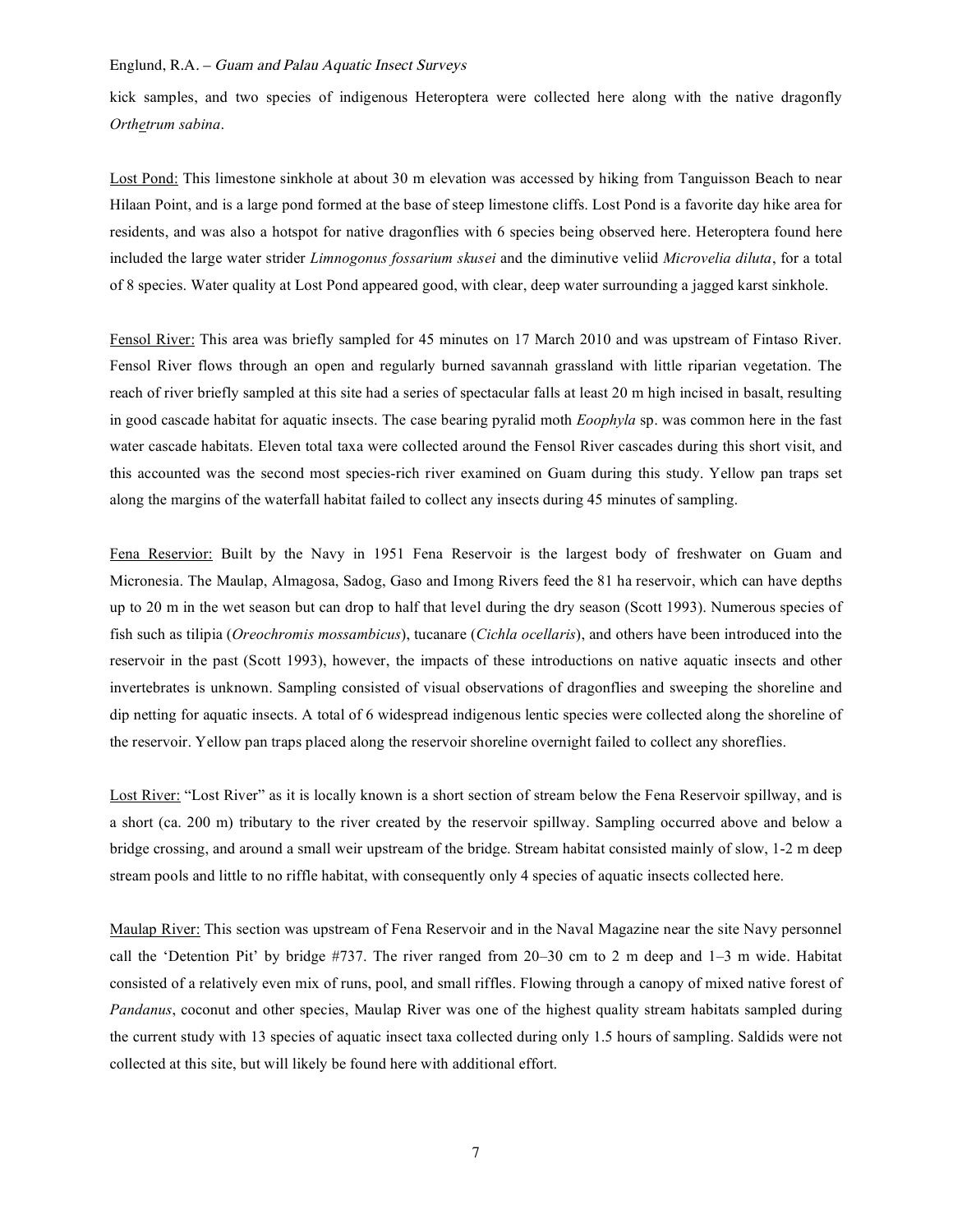#### **Results–Palau, Babeldaob Island**

Taro Fields around village of Imeong: Low elevation wetland taro fields were briefly sampled with the corresponding mainly lentic or stillwater aquatic taxa collected. Six common indigenous species of Odonata and Heteroptera were found in and around the taro wetlands here.

River near Melekeok Capitol: A small, lowland river bisecting the Compact Road was sampled here, with 5 native taxa collected. Of interest was the first collection of a potentially new species of whirlygig beetle (Al Samuelson, Bishop Museum, pers. comm.), that was found upstream of the Compact Highway bridge, above the influence of the predatory native *Kuhlia ruprestris* in shallow spring water. The whirlygig beetle could be undescribed as it keys most closely to *Heterandrus ochs* from Bougainville, and Solomon Islands, and was tentatively identified as (*Dineutus* (*Spinodineutes*) sp. nr. *heterandrus*). The "spine" at the elytral epipleural angle is merely a bump, barely dentate in extreme examples, and further research is needed to ascertain whether this is a new species. The stream around the bridge appeared muddy and silty resulting from disturbance from the highway construction. Upstream of the bridge the stream emerges from a series of springs in a dense *Pandanus* grove, and below the Compact Highway the stream quickly becomes too deep to wade.

Ngerchluuk Village: A small stream that served as a water supply for the village was sampled here, the stream was accessed by hiking upstream through wetland taro fields to the stream source. The concrete diversion was about 3 m tall, and the stream flowed about 200 m above this diversion through undisturbed native forest to where the small (< 0.5–1 m wide) stream emerged as a series of springs. Seven native species were collected above and below the diversion.

Ngatpang Waterfall: This waterfall was formerly known as Tabecheding Waterfalls, and encompasses a large stream and 15 m high waterfall with the watershed eventually draining into Karamadoo Bay. The stream around the waterfall was completely devoid of any rock substrate, and flowed through an incised bedrock channel. In a pattern similar in other regions of Pacific (Polhemus *et al.* 2004), the Palau endemic whirlygig beetle (*Dineutus* (*Spinodineutes*) sp. nr. *heterandrus*) was found upstream of Ngatpang Waterfalls, above the reach of the *Kuhlia rupestris* and other large predatory fish. The endemic damselfly *Teinobasis palauensis* was common in side pools above the waterfall. A total 10 species were collected during the short visit here making this the second most species rich site sampled on Palau during this study. An interesting finding of this station was the dominance of the aquatic muscid fly *Limnophora carolina* around the splash zone of the waterfalls, a habitat usually dominated by ephydrid and canacid flies in Pacific island areas (Englund 2003, Englund et al. 2003, 2007). Ngatpang (Falls, presumably?) was one of the type localities for *Limnophora carolina* (Synder 1965).

The waterfall area was also near a large camp of immigrant workers constructing the Compact Road making this river a prime site for potential aquatic species introductions (Chipper Tellei, pers. comm.), although no invasive aquatic invertebrates were observed during sampling.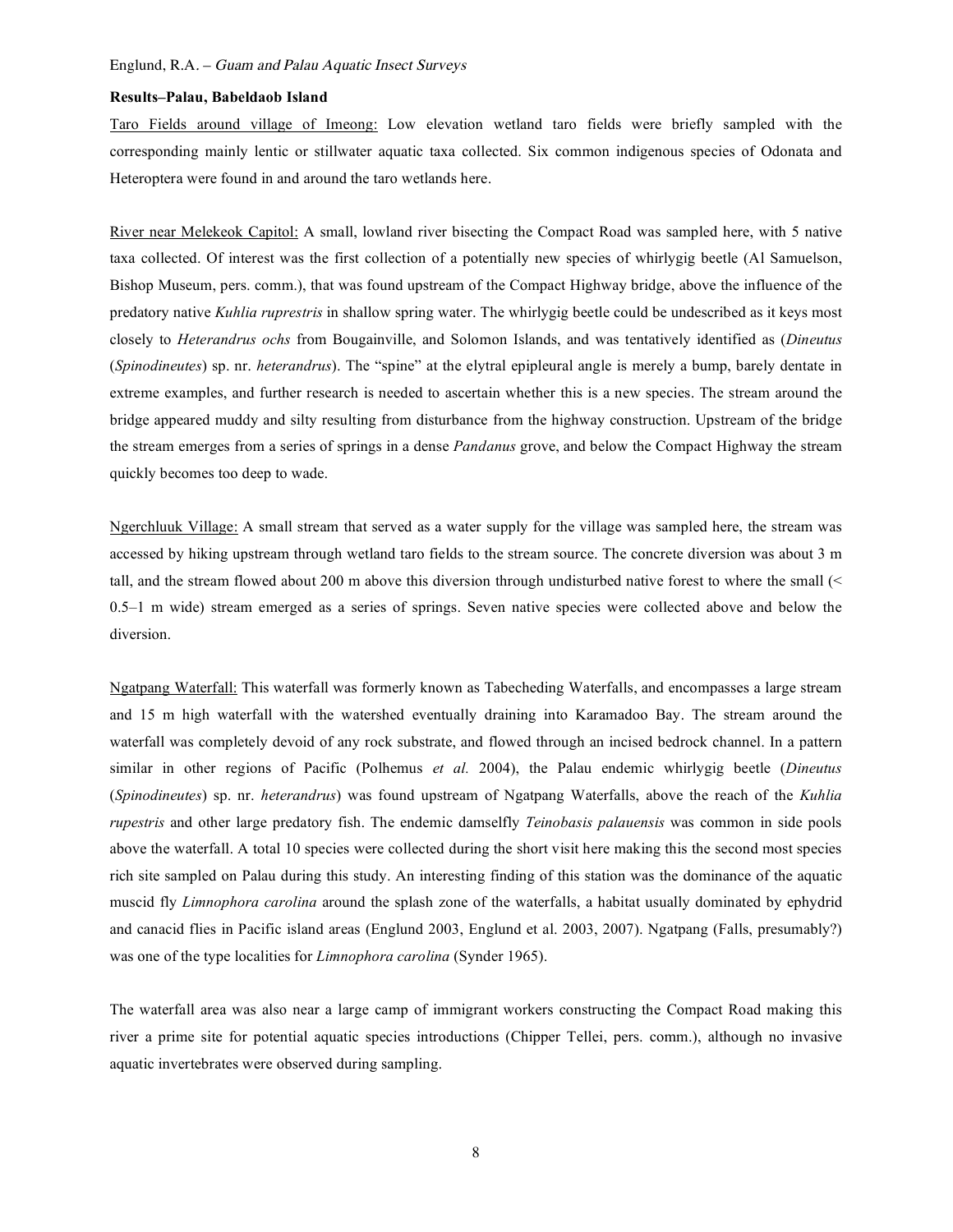Ngardok Lake: At 3.4 ha in size, Ngardok Lake is the largest natural freshwater lake in Micronesia (Pratt and Etpison 2008), and receives input from rivers arising in Melekeok and Ngchesar States. The lake has recently been made into a park, with facilities being built for ecotourism during our visit. Because of accessibility issues due to thick swamp vegetation around the lake shore, and a large population of crocodiles seasonally inhabiting the lake, sampling for aquatic taxa was limited to the stream outflow area and one ecotourist dock. Despite these problems, seven species of aquatic insects were collected or observed at the lake, mostly the highly mobile and widespread Odonata and Heteroptera.

Ngerimel (Airai or Koror) Reservoir: This reservoir is called Airai Reservoir in Scott (1993), and Koror Reservoir in Pratt and Etpison (2008). Ngerimel Reservoir is the main water storage reservoir for Airai State and the entire Koror State, and lies in an watershed that has considerable disturbance from farming, development, oil spills, and lumber cutting (Scott 1993). The reservoir shoreline was sampled for approximately 20 minutes, with 5 species of aquatic Heteroptera and Odonata collected. Ngerimel River upstream of the reservoir was not sampled.

Ngerikiil Pump Station: Located on the Ngerikiil River, only 10 minutes was spent collecting here, but in that brief time period 8 species of aquatic insects were collected. Taxa were collected around the outflow of the pump station, and along the shoreline around the pump station. A zodiac rubber raft tied up to the pump station aided in the collection of insects along the riparian zone of the Ngerikiil River during this brief sampling period.

Diongradid River: This site was located approximately 3 km downstream of Ngardmau Falls, and apparently the river changes name further upstream to Ngertebechel River. Only two species of aquatic insects were collected here, mainly due to this area being favorable crocodile habitat, with one crocodile accidentally observed within 0.5 m. More sampling efforts further upstream in this watershed on the Ngertebechel River, and above crocodile range resulted in more favorable sampling conditions and increased insect collections.

Ngermeskang River: We arrived at this station too late for effective sampling at the Palau Community College campus taro fields and river. The river by the Hycos Gaging Station was too dark to observe or sample aquatic insects, and the two species collected at this site were from the wetland taro fields adjacent to the river, observed just prior to sunset. Further sampling here would undoubtedly yield more species.

Ngertebechel River: This site was accessed from the tourist park for Ngardmau Waterfalls along the main Compact Road, and was a short hike from the tourist pavilion to the Ngertebechel River. The access down the tourist trail first encounters the stream flowing through a long series of bedrock chutes and deep pools. Hiking downstream leads to a larger river and then Ngardmau Waterfalls; habitat upstream leads to mostly forested stream flowing through primary undisturbed forest. Most sampling efforts were focused on the main stream and several small tributaries upstream from the main tourist access trail, and aquatic biota were assessed upstream to the remnants of an old World War II Japanese bauxite mine concrete dam, that was perhaps 0.5 m above the stream bed. Ngertebechel River gains flow quickly from small side tributaries downstream from the tourist access trail, and stream habitat here consisted of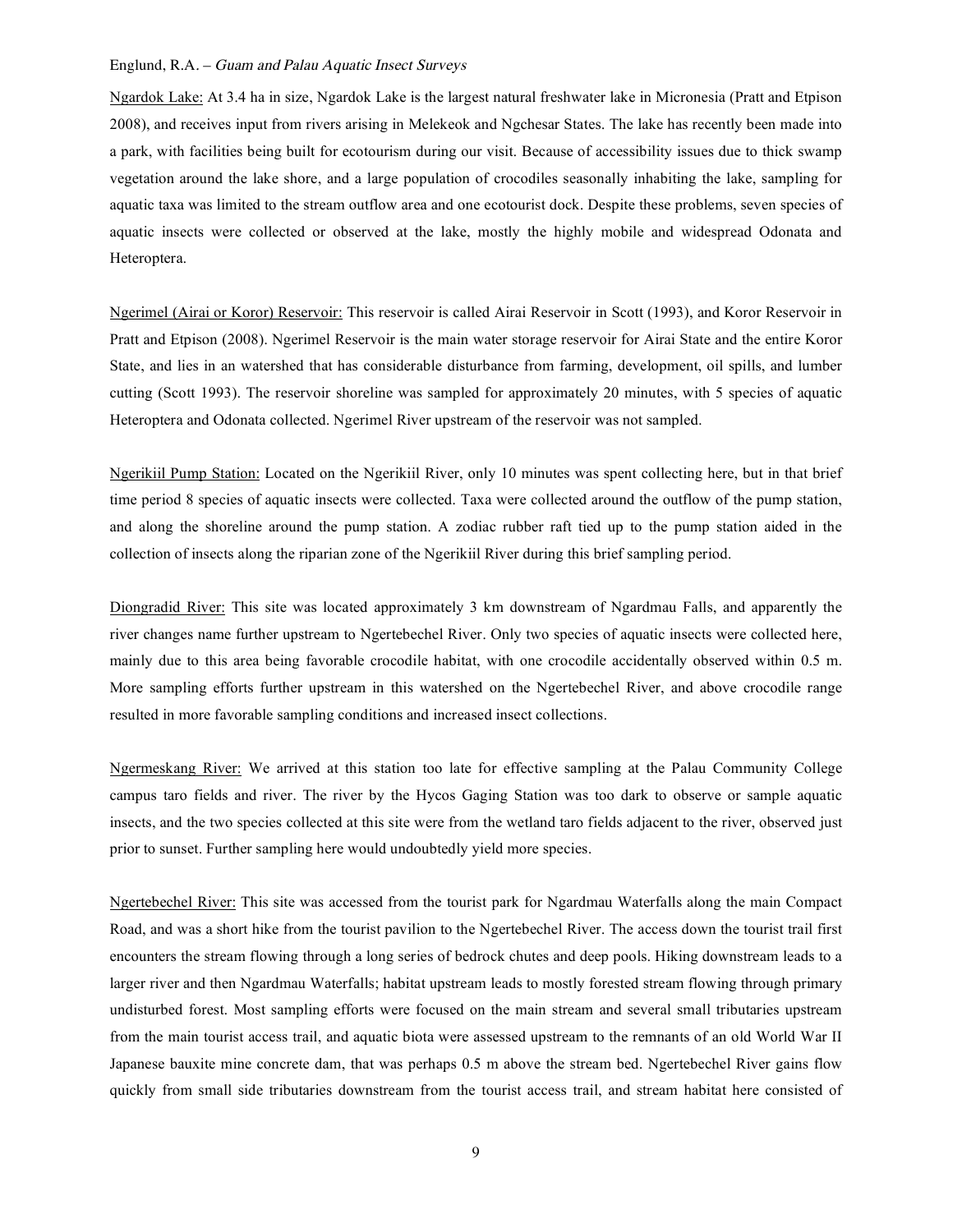forested long runs interspersed with the occasional deep pool and long bedrock chute habitats. *Kuhlia ruprestris* was eventually filtered out of the stream by a series of large and impassable falls and chutes, and above this area the native whirlygig beetle was fairly common in the stream. Ngardmau Falls was briefly sampled, but high concentrations of tourists made sampling here difficult. Benthic samples were not taken at this site here due to time limitations, but likely would have lead to the collection of more species.

The Palau endemic stream damselfly *Pseudagrion palauense* was collected at Ngertebechel River around riffle/chute habitat in shaded areas, but was uncommon. This striking and brilliantly blue colored damselfly species appears to have a narrow habitat preference, and this was the only locality during this present study where it was observed or collected. The other rare endemic damselfly of international interest observed here was *Drepanosticta palauense*, a species not recorded as being collected in the literature since 1957 (IUCN 2011). This relatively large damselfly species is difficult to capture because of its drab coloration and habitat preference for small, heavily shaded streamlets. *Teinobasis palauensis*, the third endemic damselfly from Babeldaob was also collected along the river, and the mossy wet rock faces of the bedrock chutes and falls provided excellent habitat for the indigenous shorebug *Saldula paluana*.

#### **Results–Palau, Malakal Island:**

Japanese WWII Fuel Tanks: Despite its small size, several important and unique aquatic habitats were found on Malakal Island. Two large buried fuel tanks from WWII that were bombed and then filled with water provided a large amount of standing water habitat on this small island. The tanks are fringed with vegetation and filled with aquatic plants such as honohono grass (*Commelina diffusa*) that provide ideal aquatic insect habitat. An unfortunate slip by RAE into the lower tank with nearly one full leg revealed the water still maintains a highly oily residue some 66 years after the fuel tanks original bombing. This oily water does not seem to impede aquatic insect life, however. During our brief visit 6 species of aquatic insects were collected, including a common bright blue and green *Ischnura* sp. undet. damselfly that does not key to any species found in Lieftinck (1962), or match with species in the Bishop Museum collection. Further research is needed to determine whether this damselfly is a new species.

Japanese WWII dry dock: This drydock along the coast is now filled with water and had a salinity level of 3.6 ppt at the surface. This drydock was formerly stocked with tilapia prior to its treatment with chlorine to eliminate the invasive fish. Despite the low salinity no aquatic insects were observed in or around the dry dock.

Malakal Quarry Pond: This small freshwater pond was created to rinse quarry stones, and was near the ocean. Eight species of aquatic insects were collected around the pond despite the water turbidity appearing to be high from recent rinsing of the quarry rocks. The same *Ischnura* sp. undet. damselfly collected at the bombed WWII fuel tanks were also found here, along other widespread indigenous lentic Odonata and Heteroptera.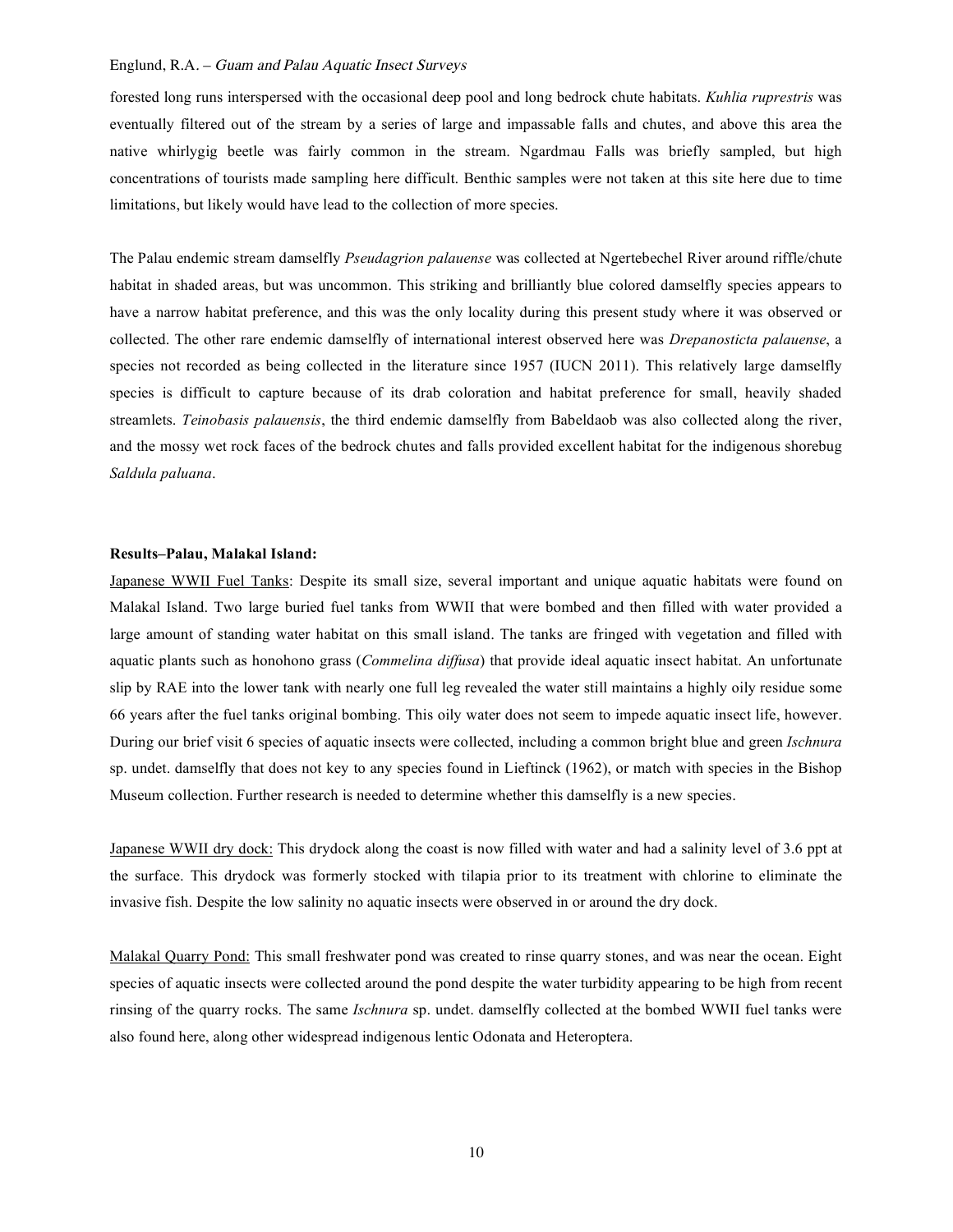#### **Results–Palau, Koror Island**

A small aquaculture facility on Koror Island was sampled, but had limited freshwater habitats consisting of a few puddles and ditches with 0.1 ppt salinity water. During our visit the ponds were drained so there was little standing water present. Nonetheless, 4 species of widespread Odonata and Heteroptera were observed here, with the giant water striders (*Limnometra pulchra*) concentrated into the few remaining freshwater puddles. No aquatic insects were observed in the tidally influenced water on the other side of the aquaculture embayment mud walls.



*Pseudagrion palauense* above, and the collection locality (below) on the Ngertebechel River.

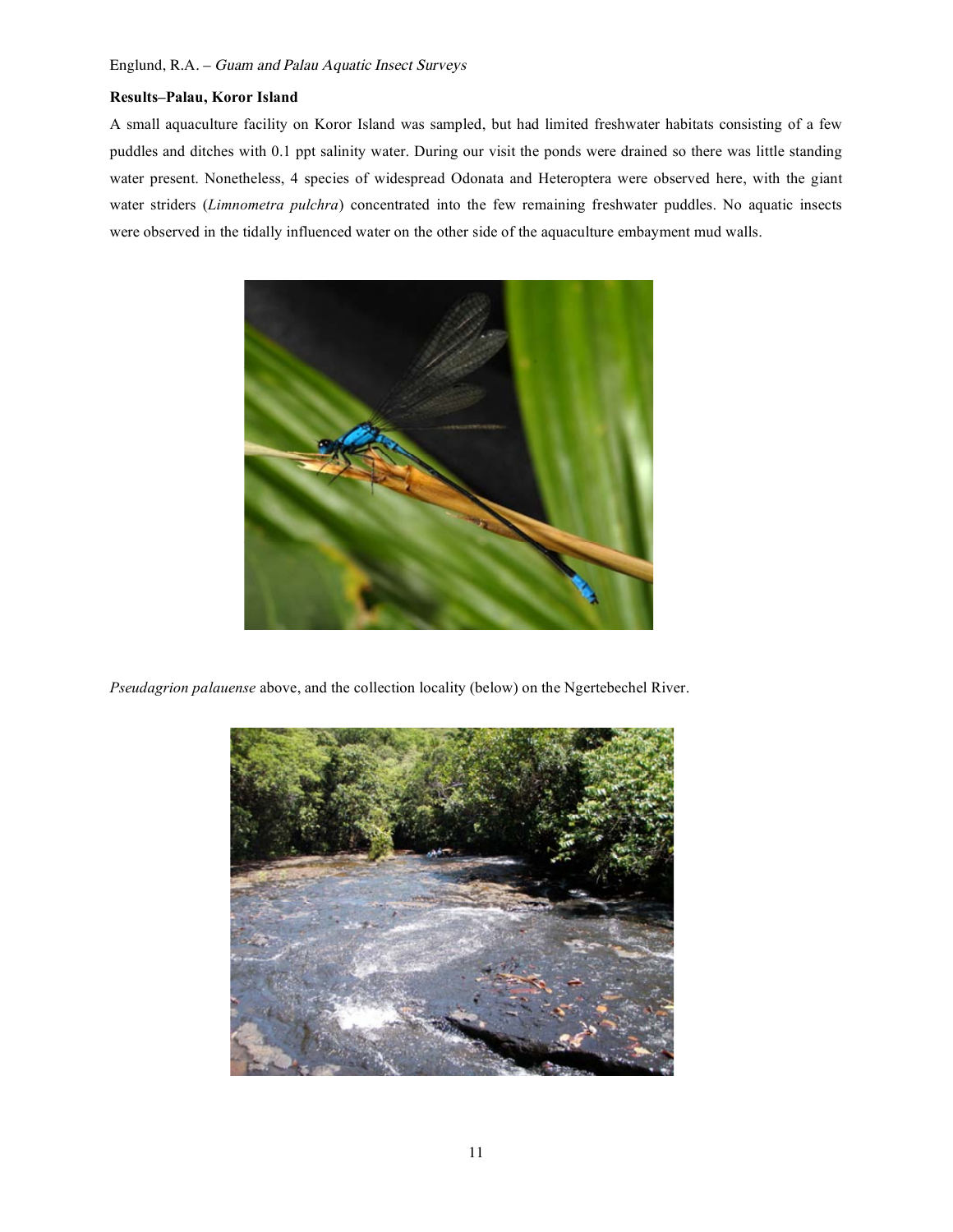Table 3. Aquatic insect taxa observed and collected during March 2010 Guam surveys.

|                                      |                |                         |                   |               | Agana River (Bank of Guam<br>parking lot) |                      |              |                     |              |                |                |              |
|--------------------------------------|----------------|-------------------------|-------------------|---------------|-------------------------------------------|----------------------|--------------|---------------------|--------------|----------------|----------------|--------------|
|                                      |                |                         |                   |               |                                           | Agana River at Swamp |              |                     |              |                |                |              |
|                                      |                |                         |                   |               |                                           |                      |              |                     |              |                |                |              |
|                                      |                |                         |                   |               |                                           |                      |              |                     |              |                |                |              |
|                                      | Tarzan River   | Asmafines River         |                   | Agana Springs |                                           |                      | Masso Stream |                     | Fensol River | Fena Reservoir |                | Maulap River |
|                                      |                |                         |                   |               |                                           |                      |              |                     |              |                |                |              |
|                                      |                |                         | <b>Ylig River</b> |               |                                           |                      |              | $_{\rm Lost\,Pond}$ |              |                | Lost River     |              |
|                                      |                |                         |                   |               |                                           |                      |              |                     |              |                |                |              |
| Taxon                                |                |                         |                   |               |                                           |                      |              |                     |              |                |                |              |
| <b>Ephemeroptera</b> (Mayflies)      |                |                         |                   |               |                                           |                      |              |                     |              |                |                |              |
| Baetidae                             |                |                         |                   |               |                                           |                      |              |                     |              |                |                |              |
| Pseudocleon sp. 1 undet.             |                |                         |                   |               |                                           |                      |              |                     |              |                |                | X            |
| Zygoptera (Dragonflies)              |                |                         |                   |               |                                           |                      |              |                     |              |                |                |              |
| Aeshnidae                            |                |                         |                   |               |                                           |                      |              |                     |              |                |                |              |
| Anax guttatus                        |                |                         |                   | $\mathbf X$   |                                           | $\mathbf X$          |              | $\mathbf X$         |              | $\mathbf X$    |                |              |
| Corduliidae                          |                |                         |                   |               |                                           |                      |              |                     |              |                |                |              |
| Hemicordulia mindana                 |                |                         | X                 |               |                                           |                      |              |                     |              |                |                |              |
| Libellulidae                         |                |                         |                   |               |                                           |                      |              |                     |              |                |                |              |
| Diplacodes bipunctata                | X              | X                       |                   |               |                                           |                      |              | $\mathbf X$         | $\mathbf X$  |                |                | X            |
| Orthetrum sabina                     |                |                         |                   | $\mathbf X$   |                                           | X                    | $\mathbf X$  | $\overline{X}$      | $\mathbf X$  | $\mathbf X$    |                |              |
| Pantala flavescens                   |                |                         |                   |               |                                           |                      |              | $\overline{X}$      |              | $\mathbf X$    |                |              |
| Rhyothemis phyllis                   |                |                         |                   |               |                                           |                      |              | $\mathbf X$         |              |                |                |              |
| Tholymis tillarga                    |                |                         | X                 | $\mathbf X$   |                                           |                      |              |                     | X            |                |                |              |
| Tramea transmarina                   | X              |                         | X                 | $\mathbf X$   | $\mathbf X$                               | X                    |              | $\mathbf X$         | $\mathbf X$  | X              |                | $\mathbf X$  |
| <b>Anisoptera (Damselflies)</b>      |                |                         |                   |               |                                           |                      |              |                     |              |                |                |              |
| Coenagrionidae                       |                |                         |                   |               |                                           |                      |              |                     |              |                |                |              |
| Agriocnemus sp. undet.               |                |                         |                   | X             |                                           |                      |              |                     |              |                | X              |              |
| Agriocnemus femina femina            |                |                         |                   |               |                                           |                      |              |                     |              |                | $\overline{X}$ |              |
| Ischnura aurora                      |                |                         |                   |               |                                           |                      |              |                     |              |                |                | X            |
| Heteroptera (True Bugs)              |                |                         |                   |               |                                           |                      |              |                     |              |                |                |              |
| Gerridae                             |                |                         |                   |               |                                           |                      |              |                     |              |                |                |              |
| Limnogonus hungerfordi               |                |                         |                   | X             |                                           |                      |              |                     |              |                |                |              |
| Limnogonus fossarium skusei          |                |                         |                   |               |                                           |                      |              | $\mathbf X$         |              | $\mathbf X$    |                |              |
| Limnogonus lundbladi<br>Mesoveliidae | X              | X                       |                   |               |                                           |                      | X            |                     | X            |                | X              | X            |
| Mesovelia vittigera                  |                | X                       |                   |               |                                           |                      |              |                     |              |                |                |              |
| Notonectidae                         |                |                         |                   |               |                                           |                      |              |                     |              |                |                |              |
| Anisops nasuta                       |                |                         |                   |               |                                           |                      |              |                     | $\mathbf X$  |                |                | X            |
| Saldidae                             |                |                         |                   |               |                                           |                      |              |                     |              |                |                |              |
| Saldula niveolambata                 |                | X                       |                   |               |                                           |                      |              |                     |              |                |                |              |
| Saldula paluana                      |                |                         |                   |               |                                           |                      | X            |                     | X            |                |                |              |
| Veliidae                             |                |                         |                   |               |                                           |                      |              |                     |              |                |                |              |
| Microvelia diluta                    | X              |                         |                   |               |                                           |                      |              | $\mathbf X$         |              |                |                | X            |
| Microvelia mariannarum               |                | $\mathbf X$             |                   |               |                                           |                      |              |                     |              |                | $\mathbf X$    |              |
| Diptera (Flies)                      |                |                         |                   |               |                                           |                      |              |                     |              |                |                |              |
| Ceratopogonidae                      |                |                         |                   |               |                                           |                      |              |                     |              |                |                |              |
| Atriochopogon sp. 1 undet            |                |                         |                   |               | X                                         |                      |              |                     | X            |                |                | X            |
| Chironomidae                         |                |                         |                   |               |                                           |                      |              |                     |              |                |                |              |
| Chironomid sp. 1 undet.              |                |                         |                   |               |                                           |                      |              |                     | X            |                |                | $\mathbf X$  |
| Dolichopodidae                       |                |                         |                   |               |                                           |                      |              |                     |              |                |                |              |
| Chrysotus sp. 1 undet.               |                | $\mathbf X$             |                   | $\mathbf X$   |                                           |                      |              |                     |              |                |                | $\mathbf X$  |
| Paraclius sp. 1 undet.               |                | $\mathbf X$             |                   |               |                                           |                      |              |                     | X            |                |                |              |
| Sympycnus sp. 1 undet.               | $\mathbf X$    |                         |                   |               |                                           |                      |              |                     |              |                |                |              |
| Sympycnus sp. 2 undet.               | $\overline{X}$ |                         |                   |               |                                           |                      |              |                     |              |                |                |              |
| Thinophilus sp. 1 undet.             |                | $\overline{\mathbf{X}}$ |                   |               |                                           |                      |              |                     |              |                |                | $\mathbf X$  |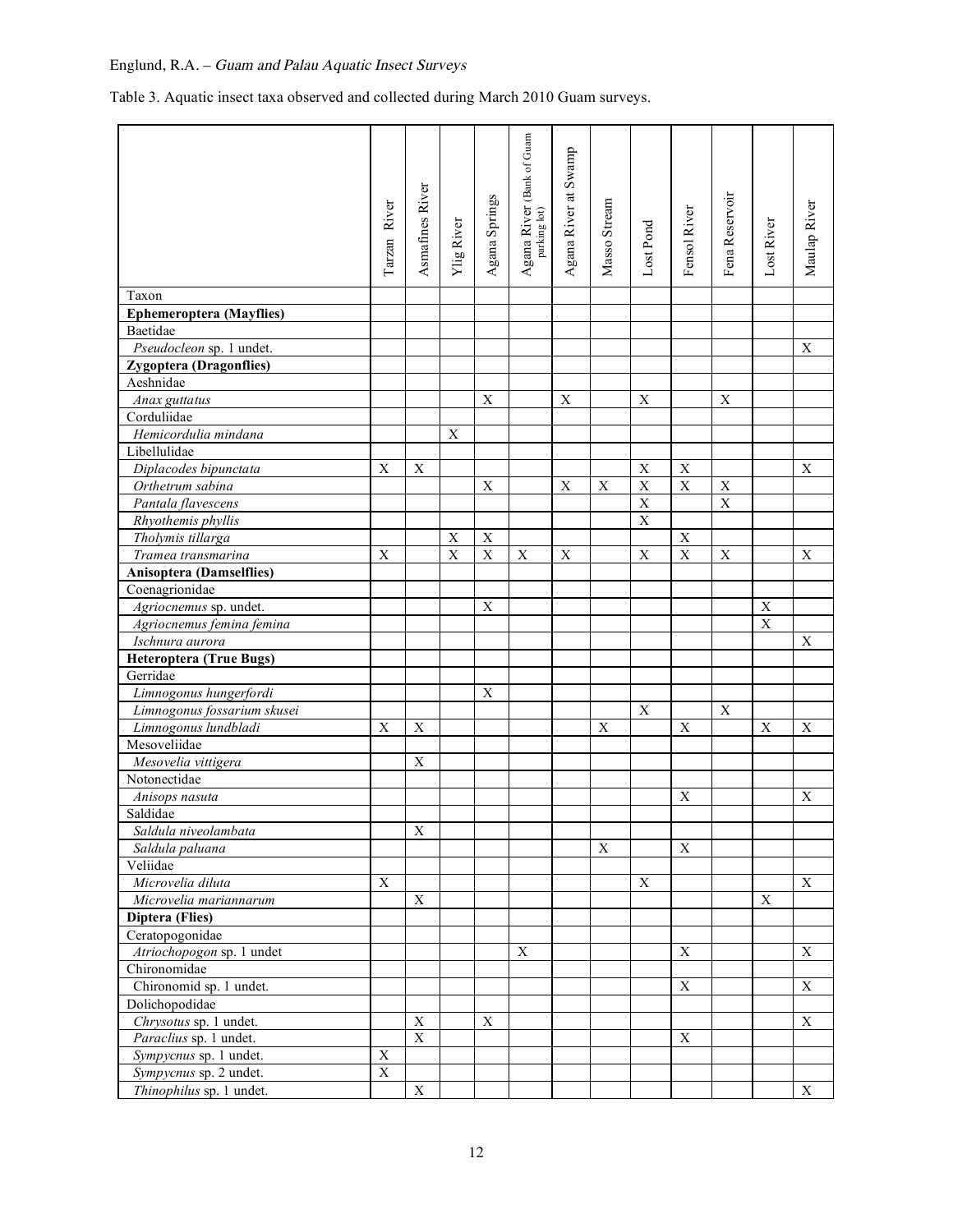Table 3 (cont.). Aquatic insect taxa observed and collected during March 2010 Guam surveys.

|                                     | River<br>Tarzan | Asmafines River | Ylig River | Springs<br>gana<br>⋖ | (Bank of Guam<br>Agana River<br>parking lot) | at Swamp<br>Agana River | Stream<br>Masso: | Lost Pond | Fensol River | Fena Reservoir | Lost River | Maulap River |
|-------------------------------------|-----------------|-----------------|------------|----------------------|----------------------------------------------|-------------------------|------------------|-----------|--------------|----------------|------------|--------------|
| Ephydridae                          |                 |                 |            |                      |                                              |                         |                  |           |              |                |            |              |
| Attissa sp. 1                       |                 |                 |            | X                    | X                                            |                         |                  |           |              |                |            |              |
| Donaceus nigronotatus               |                 |                 |            | X                    |                                              |                         |                  |           |              |                |            |              |
| Ephydridae sp. 1                    |                 |                 |            |                      | X                                            |                         |                  |           |              | X              |            |              |
| Muscidae                            |                 |                 |            |                      |                                              |                         |                  |           |              |                |            |              |
| Limnophora sp.                      |                 | X               | X          |                      | X                                            |                         |                  |           |              |                |            |              |
| Trichoptera (Caddisflies)           |                 |                 |            |                      |                                              |                         |                  |           |              |                |            |              |
| Trichoptera sp. 1                   |                 |                 |            |                      |                                              |                         |                  |           |              |                |            | X            |
| Lepidoptera (Aquatic Butterflies)   |                 |                 |            |                      |                                              |                         |                  |           |              |                |            |              |
| Pyralidae                           |                 |                 |            |                      |                                              |                         |                  |           |              |                |            |              |
| Eoophyla sp. 1                      | X               |                 |            |                      |                                              |                         |                  |           | X            |                |            | X            |
| <b>Total Aquatic Insect Species</b> | 7               | 9               | 4          | 9                    | 5                                            | 3                       | $\mathfrak{Z}$   | 8         | 11           | 6              | 4          | 13           |



*Ischnura* sp. collected from a bombed out WWII Japanese fuel tank, Malakal Island, Palau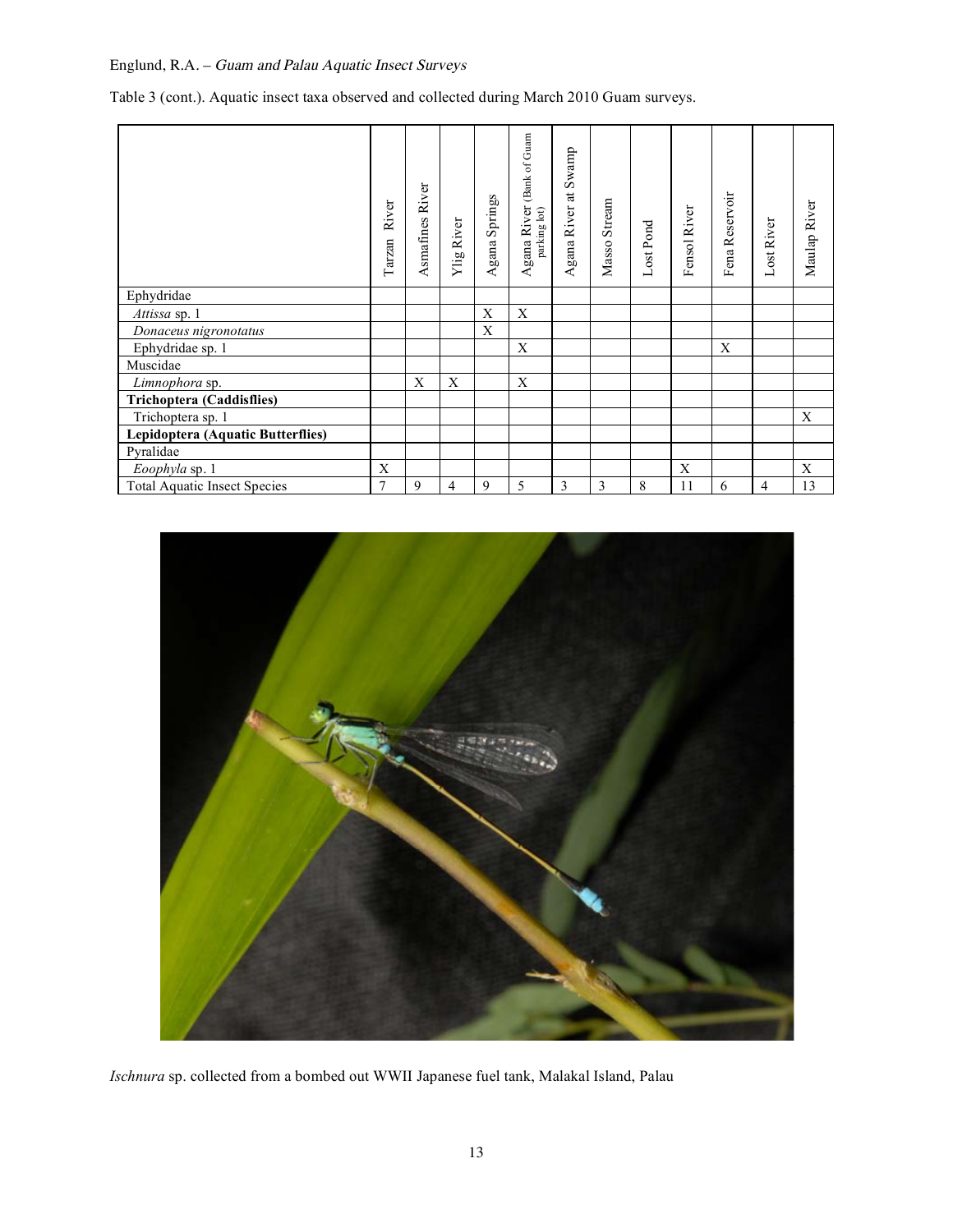Table 4. Aquatic insect taxa observed and collected on Babeldaob Island during March 2010 Palau surveys.

|                                              | Imeong Village taro fields |                      |                    |                    |              |                    |                        |                  |                   |                    |
|----------------------------------------------|----------------------------|----------------------|--------------------|--------------------|--------------|--------------------|------------------------|------------------|-------------------|--------------------|
|                                              |                            | Nr. Melekeok Capitol |                    |                    |              |                    | Ngerikiil Pump Station |                  |                   |                    |
|                                              |                            |                      |                    |                    |              |                    |                        |                  |                   |                    |
|                                              |                            |                      |                    |                    |              |                    |                        |                  |                   |                    |
|                                              |                            |                      |                    |                    |              |                    |                        |                  |                   |                    |
|                                              |                            |                      |                    |                    |              |                    |                        |                  |                   |                    |
|                                              |                            |                      | Ngerchluuk Village | Ngatpang Waterfall | Ngardok Lake |                    |                        | Diongradid River |                   |                    |
|                                              |                            |                      |                    |                    |              | Ngerimel Reservoir |                        |                  | Ngermeskang River | Ngertebechel River |
|                                              |                            |                      |                    |                    |              |                    |                        |                  |                   |                    |
| Taxon                                        |                            |                      |                    |                    |              |                    |                        |                  |                   |                    |
| <b>Zygoptera (Dragonflies)</b><br>Aeshnidae  |                            |                      |                    |                    |              |                    |                        |                  |                   |                    |
|                                              |                            |                      |                    |                    |              |                    |                        |                  |                   |                    |
| Anax guttatus<br>Corduliidae                 |                            |                      |                    |                    |              | X                  |                        |                  |                   |                    |
| Hemicordulia lulico                          |                            | X                    |                    |                    | $\mathbf X$  |                    |                        |                  |                   |                    |
| Libellulidae                                 |                            |                      |                    |                    |              |                    |                        |                  |                   |                    |
| Diplacodes bipunctata                        |                            |                      |                    |                    |              | X                  |                        |                  | X                 |                    |
|                                              | X                          |                      | X                  | X                  |              |                    |                        |                  |                   |                    |
| Neurothemis terminata<br>Orthetrum sabina    | $\overline{X}$             |                      |                    |                    |              |                    |                        |                  |                   |                    |
| Pantala flavescens                           | X                          |                      |                    |                    |              | X                  |                        |                  |                   |                    |
| Rhyothemis phyllis                           |                            |                      |                    |                    | X            |                    |                        |                  |                   |                    |
| Tholymis tillarga                            |                            |                      |                    |                    |              |                    |                        |                  | X                 |                    |
| Tramea transmarina                           |                            | Χ                    |                    |                    | X            |                    | Χ                      |                  |                   |                    |
| <b>Anisoptera (Damselflies)</b>              |                            |                      |                    |                    |              |                    |                        |                  |                   |                    |
| Coenagrionidae                               |                            |                      |                    |                    |              |                    |                        |                  |                   |                    |
| Agriocnemus femina femina                    | Χ                          |                      |                    |                    |              |                    | X                      | Χ                |                   |                    |
| Drepanosticta palauensis                     |                            |                      |                    |                    |              |                    |                        |                  |                   | X                  |
| Ischnura sp. 1 undet.                        |                            |                      |                    |                    | X            | X                  |                        |                  |                   |                    |
| Pseudagrion palauense                        |                            |                      |                    |                    |              |                    |                        |                  |                   | $\mathbf X$        |
| Teinobasis palauensis                        |                            |                      |                    | X                  | $\mathbf X$  |                    |                        |                  |                   | X                  |
| <b>Heteroptera (True Bugs)</b>               |                            |                      |                    |                    |              |                    |                        |                  |                   |                    |
| Corixidae                                    |                            |                      |                    |                    |              |                    |                        |                  |                   |                    |
| Micronecta sp. 1 undet.                      | X                          |                      |                    |                    |              |                    |                        |                  |                   |                    |
| Gerridae                                     |                            |                      |                    |                    |              |                    |                        |                  |                   |                    |
| Limnometra pulchra                           | Χ                          | X                    | X                  | X                  | $\mathbf X$  |                    | $\mathbf X$            | X                |                   | X                  |
| Notonectidae                                 |                            |                      |                    |                    |              |                    |                        |                  |                   |                    |
| Anisops nasuta                               |                            |                      |                    |                    |              | X                  | X                      |                  |                   |                    |
| Saldidae                                     |                            |                      |                    |                    |              |                    |                        |                  |                   |                    |
| Saldula paluana                              |                            |                      |                    | X                  |              |                    |                        |                  |                   | X                  |
| Veliidae                                     |                            |                      |                    |                    |              |                    |                        |                  |                   |                    |
| Phoreticovelia notophora                     |                            | Χ                    | X                  | X                  | X            |                    | X                      |                  |                   |                    |
| <b>Coleoptera</b> (Beetles)                  |                            |                      |                    |                    |              |                    |                        |                  |                   |                    |
| Gyrinidae                                    |                            |                      |                    |                    |              |                    |                        |                  |                   |                    |
| Dineutus (Spinodineutes) sp. nr. heterandrus |                            | X                    |                    | X                  |              |                    |                        |                  |                   | X                  |
| Diptera (Flies)                              |                            |                      |                    |                    |              |                    |                        |                  |                   |                    |
| Ceratopogonidae                              |                            |                      |                    |                    |              |                    |                        |                  |                   |                    |
| Atriochopogon sp. 1 undet.                   |                            |                      |                    | X                  |              |                    |                        |                  |                   | X                  |
| Chironomidae                                 |                            |                      |                    |                    |              |                    |                        |                  |                   |                    |
| Chironomid sp. undet. 1                      |                            |                      | X                  |                    |              |                    |                        |                  |                   | X                  |
| Empididae                                    |                            |                      |                    |                    |              |                    |                        |                  |                   |                    |
| Emipidid sp. undet. 1                        |                            |                      |                    |                    |              |                    |                        |                  |                   | X                  |
| Dolichopodidae                               |                            |                      |                    |                    |              |                    |                        |                  |                   |                    |
| Chaetogonopteron nr. tener                   |                            |                      | X                  |                    |              |                    |                        |                  |                   |                    |
| Chrysotus sp. undet. 1                       |                            |                      | $\mathbf X$        |                    |              |                    | X                      |                  |                   | X                  |
| Ephydridae                                   |                            |                      |                    |                    |              |                    |                        |                  |                   |                    |
| Ephydridae sp. undet. 1                      |                            |                      | X                  | $\boldsymbol{X}$   |              |                    |                        |                  |                   | X                  |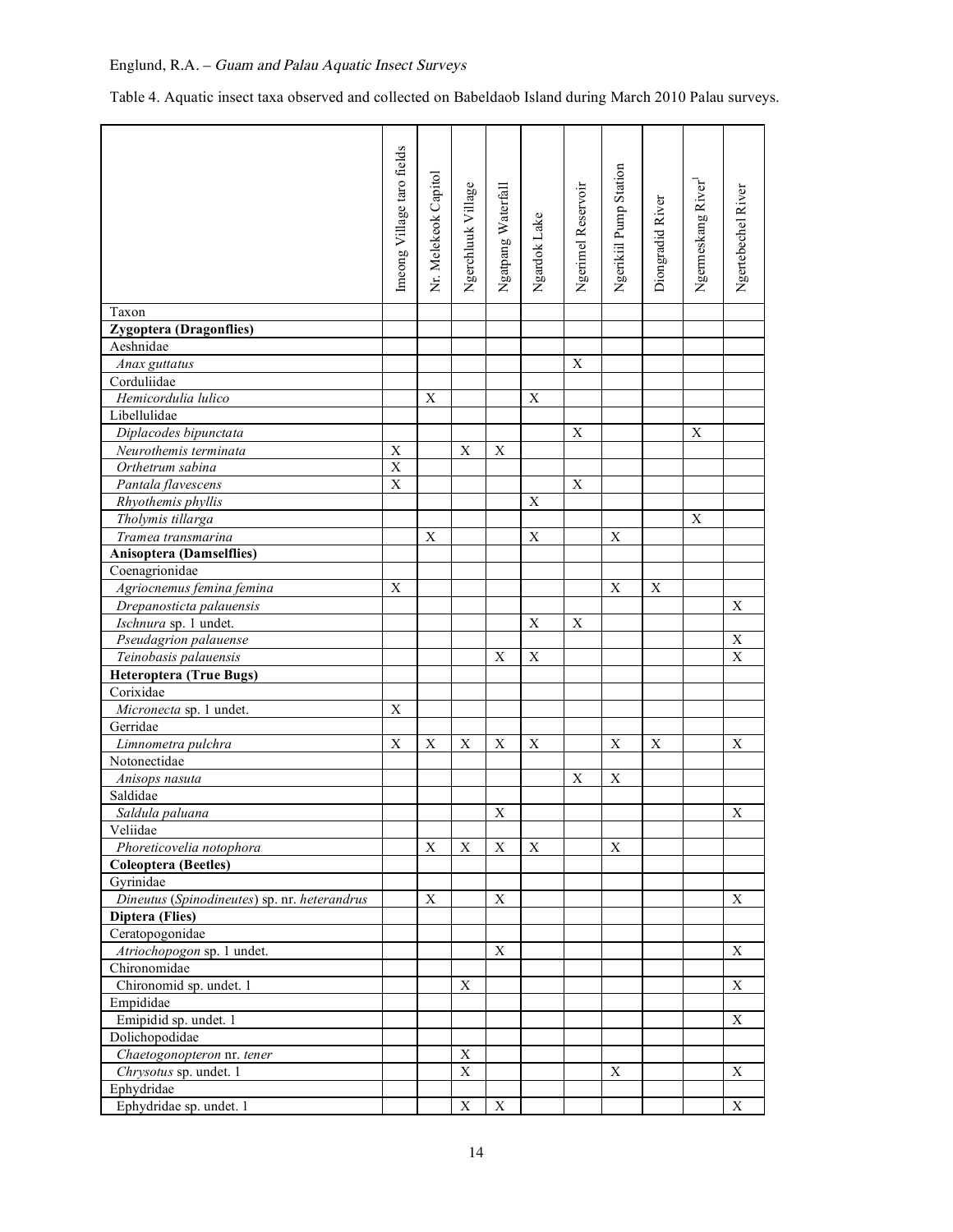Table 4 (cont.). Aquatic insect taxa observed and collected on Babeldaob Island during March 2010 Palau surveys.

|                                     | fields<br>taro<br>Village<br>Imeong | Capitol<br>Melekeok<br>Ż. | Village<br>Ngerchluuk | Waterfall<br>gatpang<br>z | Lake<br>Ngardok | Ngerimel Reservoir | Station<br>Ngerikilil Pump | Diongradid River | River <sup>1</sup><br>Ngermeskang | Ngertebechel River |
|-------------------------------------|-------------------------------------|---------------------------|-----------------------|---------------------------|-----------------|--------------------|----------------------------|------------------|-----------------------------------|--------------------|
| Muscidae                            |                                     |                           |                       |                           |                 |                    |                            |                  |                                   |                    |
| Limnophora carolina                 |                                     |                           |                       | X                         |                 |                    | X                          |                  |                                   | X                  |
| Lepidoptera (Aquatic Butterflies)   |                                     |                           |                       |                           |                 |                    |                            |                  |                                   |                    |
| Pyralidae                           |                                     |                           |                       |                           |                 |                    |                            |                  |                                   |                    |
| Eoophyla sp. 1                      |                                     |                           |                       | X                         |                 |                    |                            |                  |                                   | X                  |
| <b>Total Aquatic Insect Species</b> | 6                                   | 5                         |                       | 10                        |                 | 5                  | 7                          | 2                | 2                                 | 13                 |

<sup>1</sup>Collected only for 10 minutes before dark, not a full sample



Ngardmau Falls on the Ngertebechel River, Babeldaob, Palau.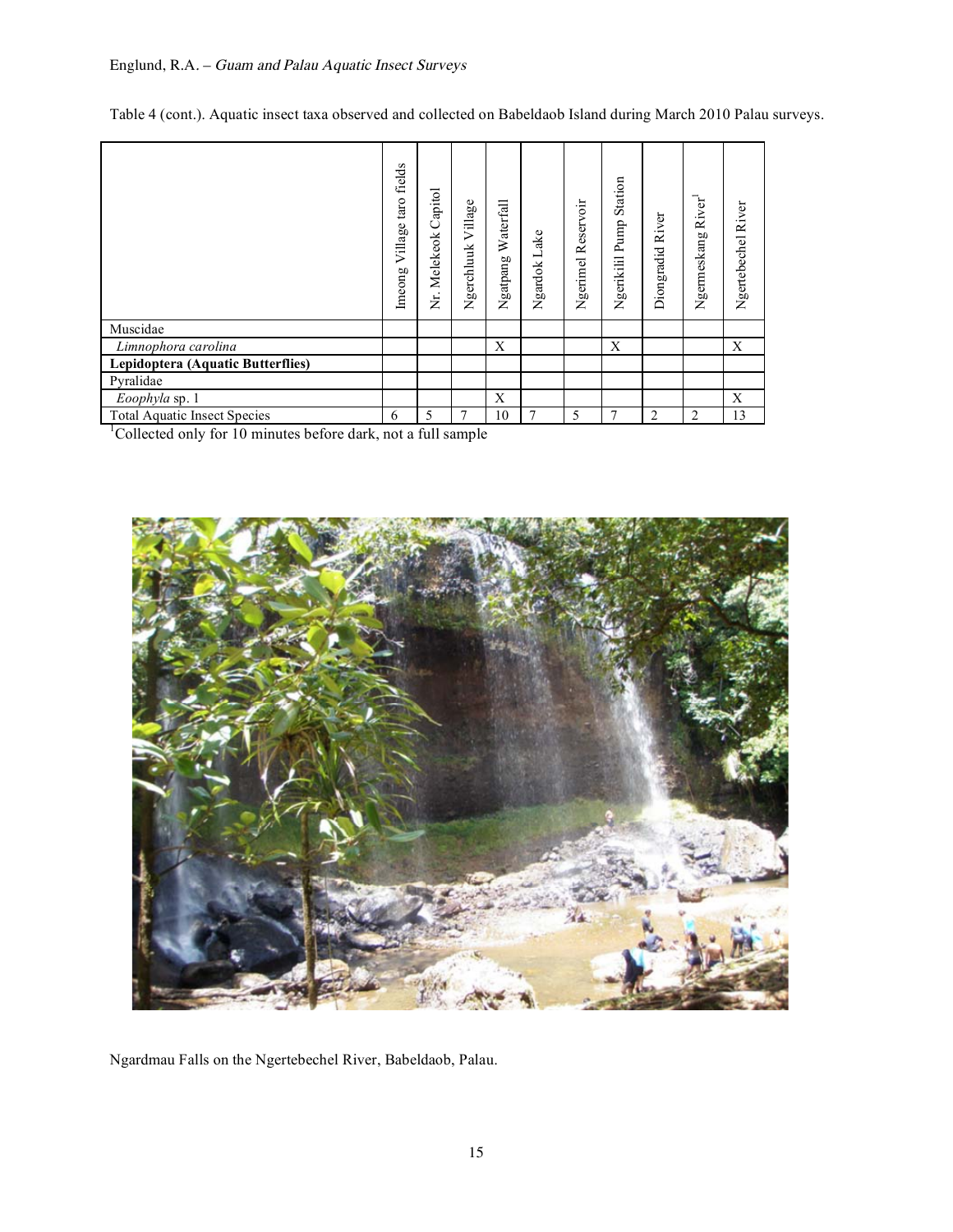Table 5. Aquatic insect taxa observed and collected on Koror and Malakal Islands during March 2010 Palau surveys.

|                                             | Koror : aquaculture ponds | Malakal WW II Fuel tank #1 | Malakal WW II Fuel tank #2 | Malakal Japanese WW II drydock | Malakal Quarry Pond |
|---------------------------------------------|---------------------------|----------------------------|----------------------------|--------------------------------|---------------------|
| Taxon                                       |                           |                            |                            |                                |                     |
| Zygoptera (Dragonflies)                     |                           |                            |                            |                                |                     |
| Aeshnidae                                   |                           |                            |                            |                                |                     |
| Anax guttatus                               | Х                         | Х                          | Х                          |                                |                     |
| Corduliidae                                 |                           |                            |                            |                                |                     |
| Hemicordulia mindana                        |                           |                            |                            |                                |                     |
| Libellulidae                                |                           |                            |                            |                                |                     |
| Diplacodes bipunctata                       |                           | X                          | X                          |                                | X                   |
| Neurothemis terminata                       | X                         | X                          | X                          |                                | X                   |
| Orthetrum sabina                            |                           |                            |                            |                                |                     |
| Pantala flavescens                          |                           |                            |                            |                                | X                   |
| Rhyothemis phyllis                          |                           | Х                          | Х                          |                                |                     |
| Tholymis tillarga                           |                           |                            |                            |                                |                     |
| Tramea transmarina                          |                           |                            |                            |                                | Х                   |
| <b>Anisoptera (Damselflies)</b>             |                           |                            |                            |                                |                     |
| Coenagrionidae                              |                           |                            |                            |                                |                     |
| Agriocnemus femina femina                   | Χ                         |                            |                            |                                | X                   |
| Teinobasis palauensis                       |                           |                            |                            |                                |                     |
| Ischnura sp. 1 undet.                       |                           | Х                          | Х                          |                                | X                   |
| <b>Heteroptera (True Bugs)</b>              |                           |                            |                            |                                |                     |
| Corixidae                                   |                           |                            |                            |                                |                     |
| Micronecta sp. 1                            |                           |                            |                            |                                |                     |
| Gerridae                                    |                           |                            |                            |                                |                     |
| Limnometra pulchra                          | Х                         |                            |                            |                                | Х                   |
| Notonectidae                                |                           |                            |                            |                                |                     |
| Anisops nasuta                              |                           |                            |                            |                                |                     |
| Saldidae                                    |                           |                            |                            |                                |                     |
| Saldula paluana                             |                           |                            |                            |                                |                     |
| Veliidae                                    |                           |                            |                            |                                |                     |
| Phoreticovelia notophora<br>Diptera (Flies) |                           | X                          | X                          |                                | X                   |
|                                             |                           |                            |                            |                                |                     |
| Ceratopogonidae<br>Atriochopogon sp. 1      |                           |                            |                            |                                |                     |
| Chironomidae                                |                           |                            |                            |                                |                     |
| Species 1                                   |                           |                            |                            |                                |                     |
| Dolichopodidae                              |                           |                            |                            |                                |                     |
| Chaetogonopteron nr. tener                  |                           |                            |                            |                                |                     |
| Chrysotus sp. 1                             |                           |                            |                            |                                |                     |
| Paraclius sp. 1                             |                           |                            |                            |                                |                     |
| Ephydridae                                  |                           |                            |                            |                                |                     |
| Ephydridae Species 1                        |                           |                            |                            |                                |                     |
| Muscidae                                    |                           |                            |                            |                                |                     |
| Limnophora sp.                              |                           |                            |                            |                                |                     |
| <b>Total Aquatic Insect Species</b>         | 4                         | 6                          | 6                          | 0 <sup>1</sup>                 | 8                   |

<sup>1</sup>Mainly marine habitat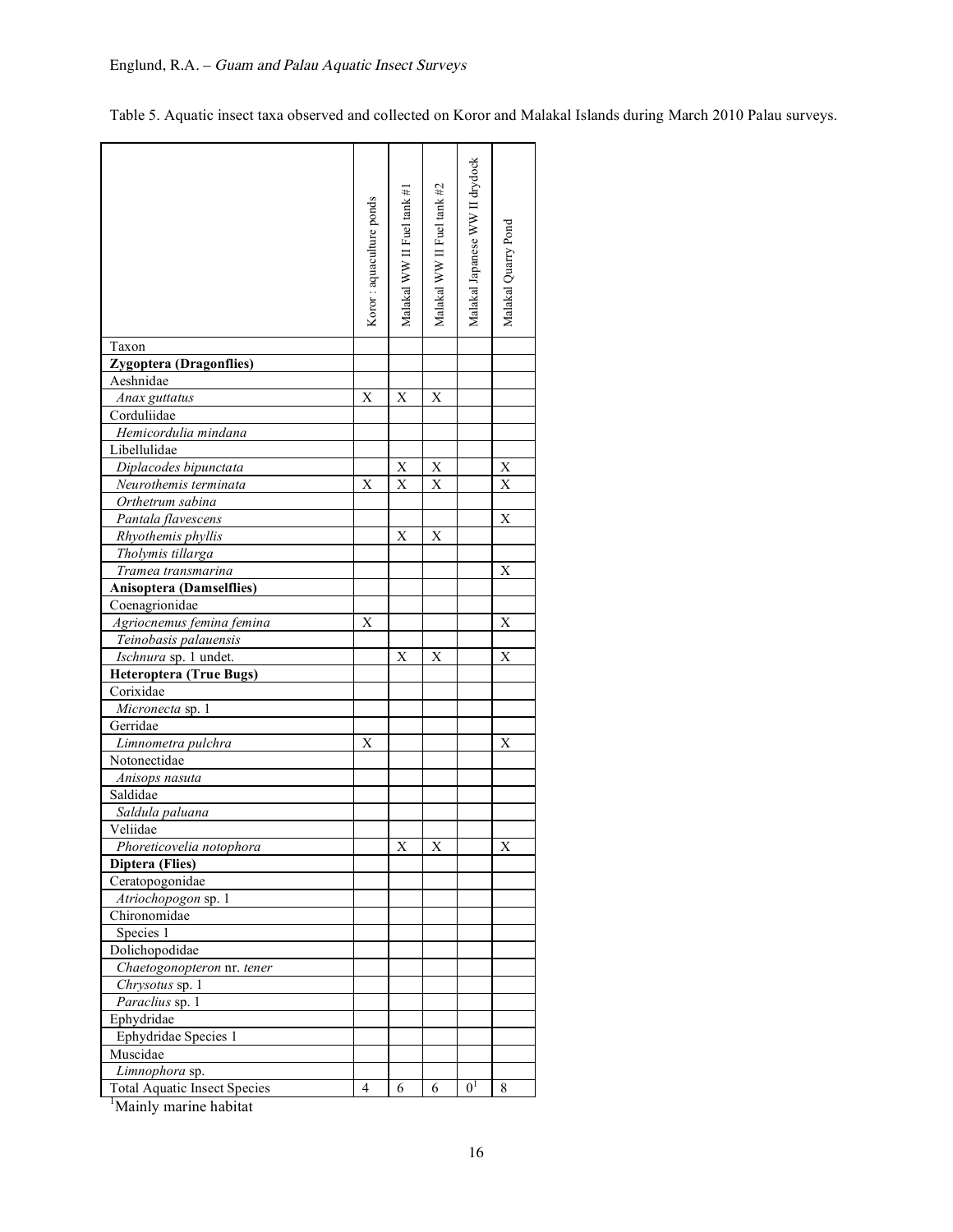#### **Discussion and Conservation Implications**

During the course of this study, and after a thorough review of the literature (see References) no obvious invasive aquatic invertebrates were observed in the streams sampled on Guam and Palau. All taxa identified to the species level were ascertained to be native species, and at least three species of aquatic Heteroptera on Guam were island endemics (*Limnogonus lundbladi*, *Microvelia mariannarum*, and *Saldula guamensis*). It was surprising that an island as large as Guam does not have any endemic damselflies, especially when the smaller nearby island of Rota has one critically rare endemic damselfly, *Ischnura luta* (Polhemus *et al.* 2000), and the regular pattern in the tropical insular Pacific region is one of zygopteran speciation within islands containing permanent lotic habitats. For Palau, a conservative estimate of finding at least 4 island endemics was made, including the three endemic damselflies (*Drepanosticta palauensis*, *Pseudagrion palauense*, and *Teinobasis palauensis*) and one gyrinid (whirlygig) beetle. The identity of an *Ischnura* found in lentic habitats on Palau remains a mystery, but as it is not a widespread species such as *Ischnura aurora* or *Agriocnemus femina femina*, it is likely that it at least is indigenous if not possibly endemic to Palau.

The pyralid moths collected on both Guam and Palau are most likely island endemics as these lentic aquatic moths speciate quite readily (Mey 2009), and although species identification of these moths requires adults (collected by light trapping along the stream at night), the larvae found on Guam and Palau appeared different enough to warrant them as two distinct species. Several species of long-legged flies in the genera *Sympycnus* and *Chrysotus* were collected both on Guam and Babeldaob, and are at least indigenous; further taxonomic identification is needed to ascertain if they are new species and/or island endemics.

Although time and effort was limited at each sampling station, some general observations can be made from the aquatic insect findings at each site. As similar to streams in the Hawaiian archipelago (Englund et al. 2007), the most species rich streams flowed in areas with the least disturbed watersheds. With a wide variety of habitats, and flowing through a forested stream, the Maulap River had a Guam high of 13 aquatic insect species collected there. The Maulap River flows through a forested and secure watershed inside the Naval Magazine. Some low-level disturbance from water buffalo and feral pigs appears to already occur with the Naval Magazine, but not at high enough levels to disturb the native aquatic insect biota. On Babeldaob, the waterfall sites of Ngatpang and Ngardmau Falls (Ngtertebechel River) were found to have the greatest biodiversity of aquatic insects. Ngtertebechel River had a wide variety of small wooded tributaries, open bedrock chutes, riffles, cascades, runs, waterfalls, resulting in 13 species being found there with at least 4 probable Babeldaob island endemics.

The lowland biota found on both Guam and Palau, in taro fields, wetland areas, and disturbed sections of lowland streams, had a similar suite of aquatic insect taxa, with widespread but indigenous species of aquatic Heteroptera and Odonata being predominant but less species rich than the upland sites. Streams in the Hawaiian and French Polynesian archipelagos have the greatest biodiversity of aquatic invertebrates around the splash-zone areas of riffles and cascades (Englund *et al*. 2003, 2007). Splash zones are numerically dominated by taxa in the marine shore fly families such as Ephydridae and Canacidae that have invaded secondarily from marine splash-zone habitats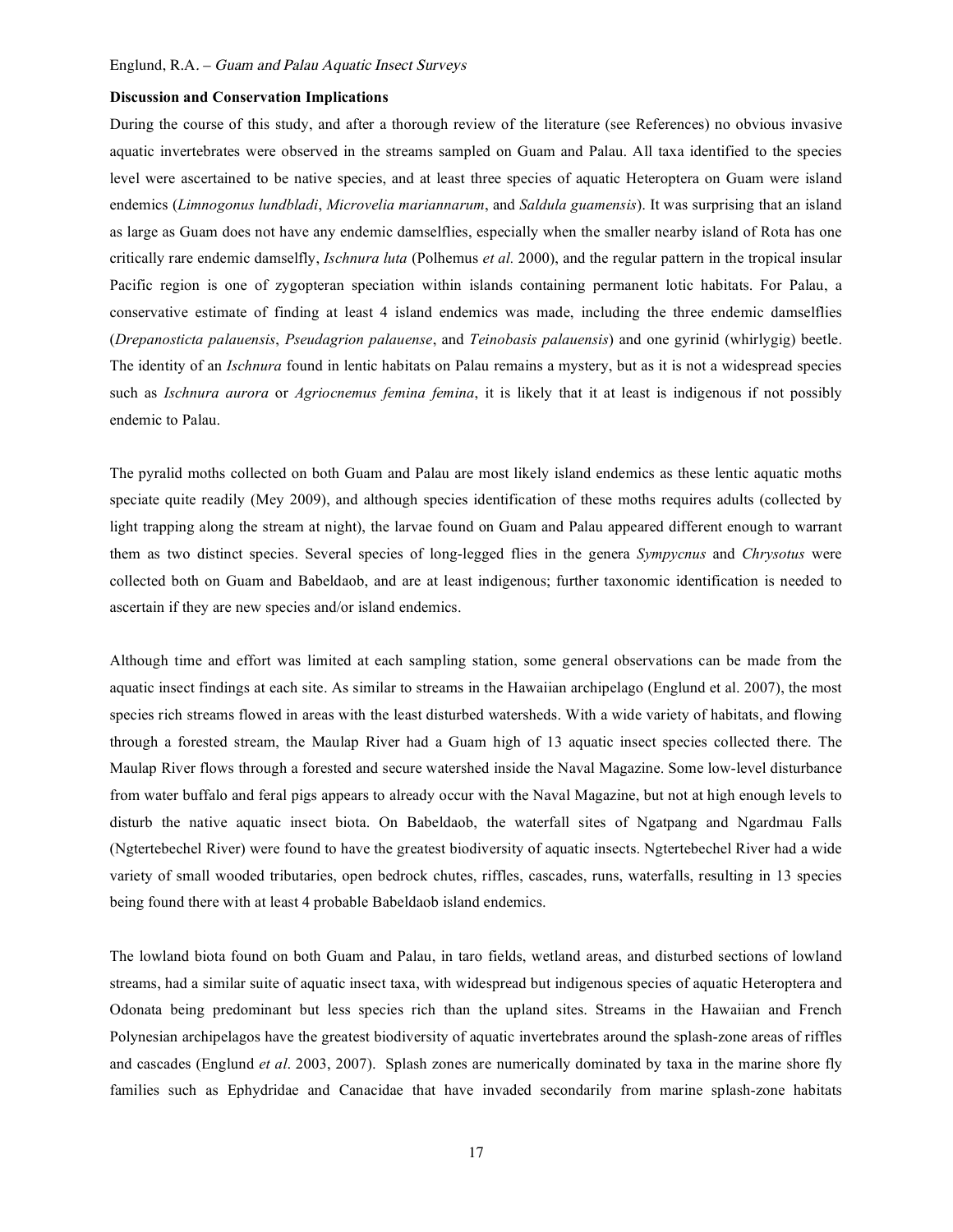(Howarth and Polhemus 1991), while in French Polynesia black flies (Simuliidae) are also predominant (Craig 2003) along with shoreflies in freshwater splash zone areas. On Babeldaob, the shore fly families were much less common around cascades and riffles than in other areas of the Pacific, and instead the splash zone was dominated by the aquatic muscid *Limnophora carolina*. Although Guam and Babeldaob each have an endemic simuliid, none were collected during the present survey due to time constraints, and the larval habitat preference for the Palau species is unknown as they were described from adults only (Stone 1964).

#### Threats to Freshwater Biota in Guam and the Republic of Palau

The main water quality perturbations impacting tropical Pacific insular freshwater biota are increased silt and sediment loads from land disturbance, chemical pollutants, and water diversions. Species found in lotic or flowing water habitats on these islands are more vulnerable to disturbances than those more adaptable species found in lentic habitats. Those species found in still waters by the nature of the habitat are more tolerant of lower oxygen and higher turbidity levels than their counterparts found in riffle/cascade areas of streams. Invasive species are also a primary threat to these small islands through direct predation, competition for resources, and habitat modifications. As invasive aquatic species are normally released in the lowlands adjacent to human population centers, lowland species will bear the brunt of invasive introductions as has been the case in Hawaii. In the Hawaiian archipelago, virtually all species of native low elevation damselflies have been extirpated from their original wetland, pond, and low-elevation stream habitats (Englund 1999), and only remain in the few isolated areas lacking invasive fish species (Englund and Arakaki 2003).

The majority of endemism found during the present study was in relatively undisturbed forested watersheds that appeared to have little to no water diversions. Riffles and cascade areas were found to be particularly species rich, especially those reaches containing some forest canopy. Streams above Fena Reservoir in the Naval Magazine such as the diverse Maulap River are currently strictly protected from development and human impacts, but uncontrolled feral animals such as water buffalo and pigs could disturb the watershed to such an extent to impede water quality and eventually impact the aquatic biota. Although feral animals did not appear to be a problem on Babeldaob, logging, increased agricultural development and water withdrawals are all potential future threats to maintaining a highly diverse and unique freshwater aquatic ecosystem on Palau.

#### Rare and Endangered Species

The island of Guam has no Federally listed or candidate freshwater organisms, or freshwater organisms on the IUCN Red List. The Republic of Palau has one listed rare aquatic insect species on the IUCN Red List (IUCN 2011), the endemic *Drepanosticta palauensis* damselfly. This species was found during the present study in very low numbers at Ngertebechel River, Babeldaob. According to the IUCN website, this damselfly is known only from 6 type specimens collected in 1938, 1947, and 1958, and had not been collected since. During our field surveys only one individual *D. palauensis* was observed but not collected at Ngtertebechel River in a small, densely wooded side tributary. This species is of great biogeographic interest as the Palau endemic is the easternmost range for the *Drepanosticta* genus, with its nearest relatives found in New Guinea (Lieftinck 1962). Collections of *D. palauensis*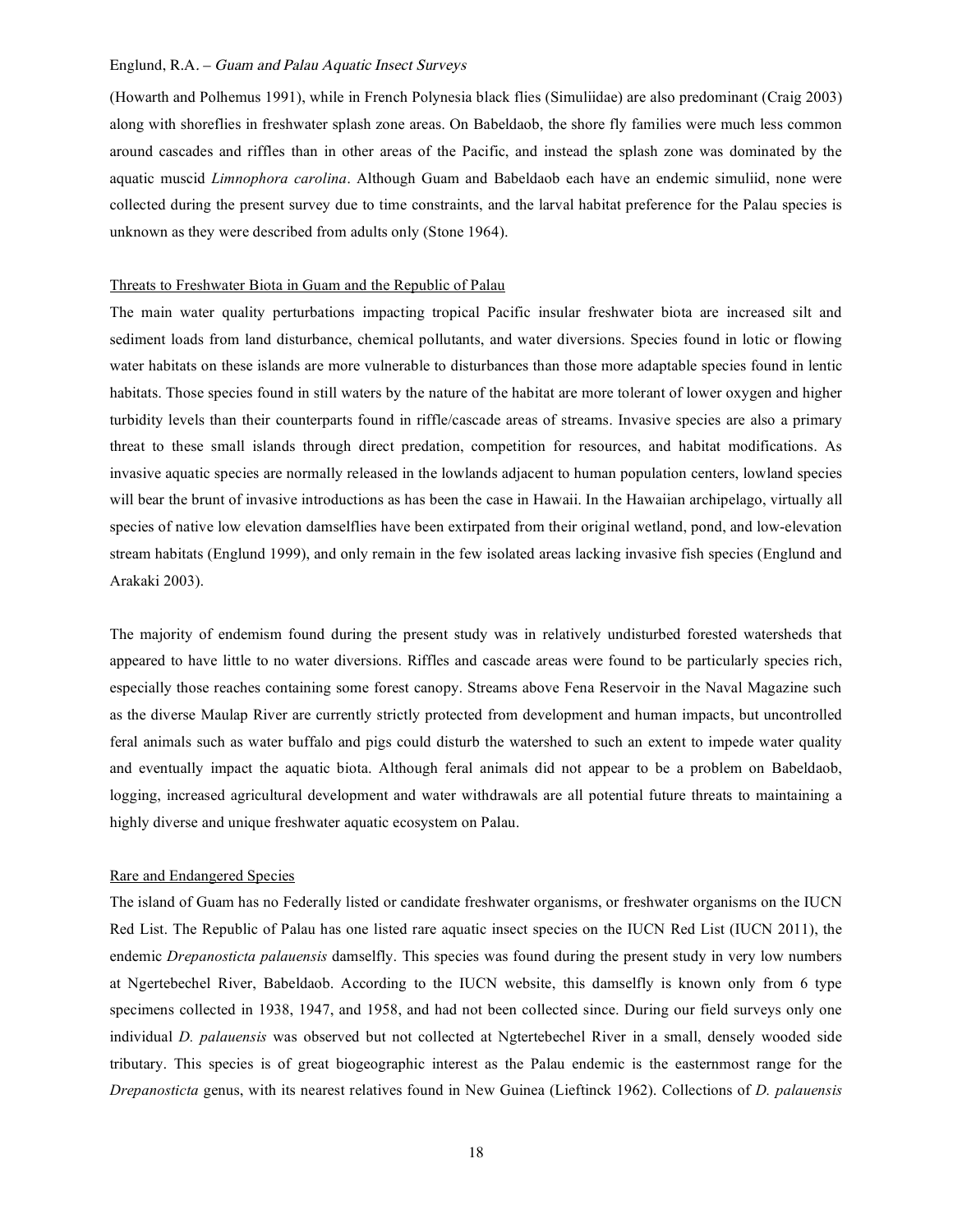are extremely difficult because of its preference for small, heavily shaded streamlets where visibility is often marginal to catch or observe this drab brown-colored damselfly. Deforestation and stream flow alterations would be the greatest threat to this species.

#### **Acknowledgments**

Stephen Walsh and Leo Nico of the USGS–SESC provided funding and logistical assistance support for the aquatic insect surveys. Jennifer Staiger and Jamie Barichivich also provided key logistical assistance and fieldwork support on Guam and Palau. Jamie Barichivich also provided expertise and assistance for late night macrophotography sessions on Guam and Palau, and his help was gratefully appreciated. Brent Tibbatts, Guam DAWR, was extremely helpful in finding aquatic habitats to sample, and greatly assisted in field collection. On Palau, Chipper Tellei assisted with local access, fieldwork, and found excellent areas for us to sample. Bishop Museum personnel providing key assistance with taxonomic identifications included Dan Polhemus, Heteroptera; Neal Evenhuis, Dolichopodidae; Keith Arakaki, Diptera; and Al Samuelson, Coleoptera. Tracie Mackenzie and Leslie Santos of the Bishop Museum also critical logistics support.



Sampling Tarzan Falls, Guam, for aquatic insects.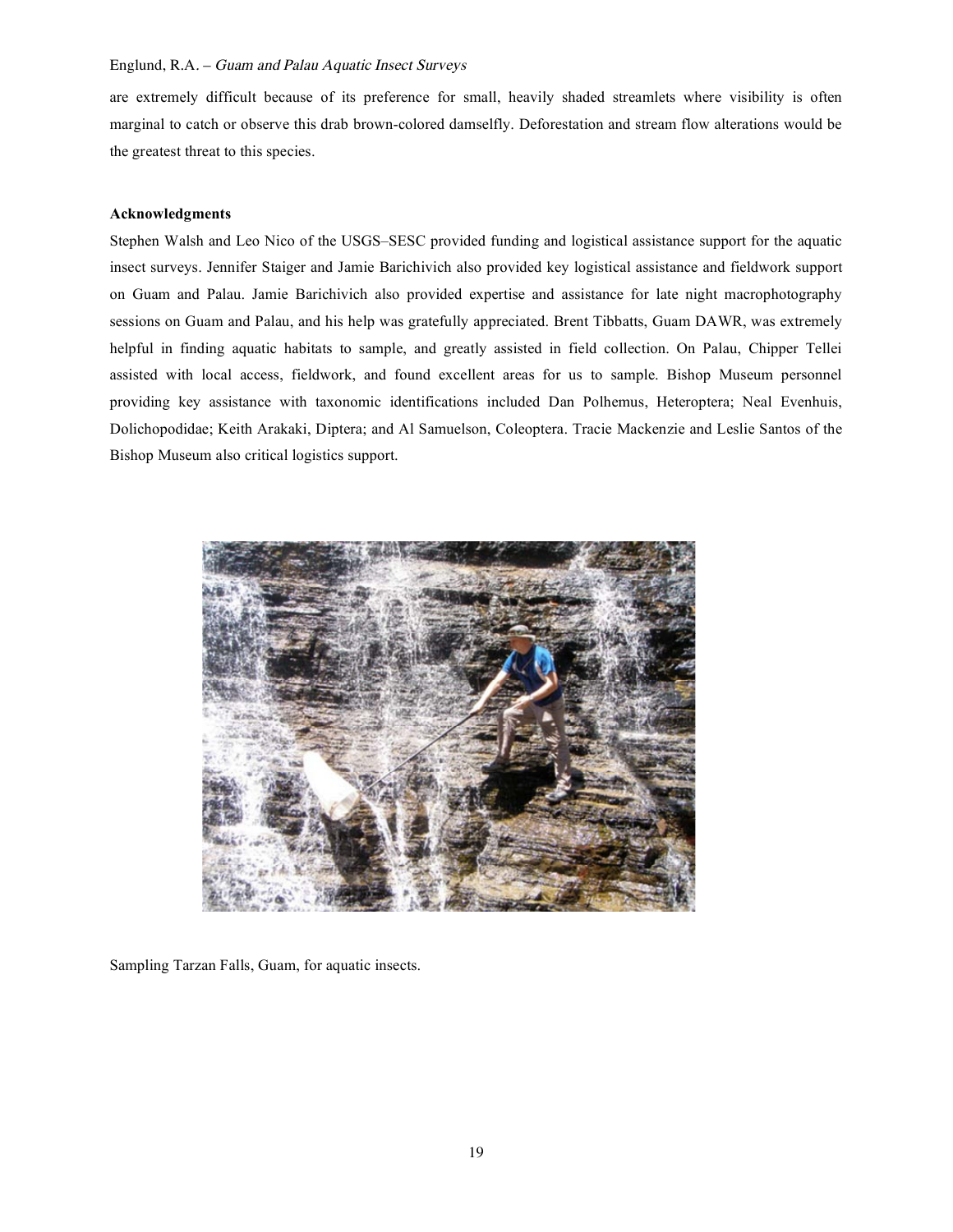#### **References**

- Allison, A. and R. A. Englund. 2008. Methods for Terrestrial and Aquatic Invertebrate Faunal Surveys. Pages 50-67, *In: Biodiversity assessment of tropical island ecosystems: PABITRA manual for interactive ecology and management* (eds. D. Mueller-Dombois, K.W. Bridges, and C.C. Daehler).
- Andersen, N. M. 1975. The Limnogonus and Neogerris of the Old World*. Entomologica Scandinavica*, Supp. 7: 1- 96.
- Andersen, N. M. 1989a. The coral bugs, genus Halovelia Bergroth (Hemiptera, Veliidae). I. History, classification and taxonomy of species except the H. malaya-group. *Entomologica Scandinavica*, 20: 75-120.
- Andersen, N. M. 1989b. The coral bugs, genus Halovelia Bergroth(Hemiptera, Veliidae). II. Taxonomy of the H. malaya-group, cladistics, ecology, biology and biogeography. *Entomologica Scandinavica*, 20: 179-227.
- Brooks, G. T. 1951. A revision of the genus Anisops (Notonectidae, Hemiptera). *University of Kansas Science Bulletin*, 34, pt. 1 (8): 301-519.
- Craig, D. A. (2003). Geomorphology, development of running water habitats, and evolution of black flies on Polynesian islands. *BioScience* 53: 1079-1093.
- Drake, C. J. 1961. Insects of Micronesia: Saldidae. *Insects of Micronesia* 7(6): 287-305.
- Esaki, T. 1937. Die Gerroidea Mikronesiens (Hemiptera-Heteroptera). *Tenthredo/Acta Entomologica*, I(3): 351–362, 3 plates.
- Englund, R. A. 2008. Invasive species threats to native arthropod biodiversity in Hawai'i and the Pacific and conservation measures. *Journal of Insect Conservation* 12: 415-428.
- Englund, R. A., M. G. Wright, and D. A. Polhemus. 2007. Aquatic insect taxa as indicators of aquatic species richness, habitat disturbance, and invasive species impacts in Hawaiian streams. *Biology of Hawaiian Streams and Estuaries in Bishop Museum Bulletin in Cultural and Environmental Studies* 3: 207-232.
- Englund, R.A., K. Arakaki, D. J. Preston, N. L. Evenhuis & M. K. K. McShane. 2003. Systematic Inventory of Rare and Alien Aquatic Species in Selected O'ahu, Maui, and Hawai'i Island Streams. Hawaii Biological Survey Final report prepared for Hawaii Department of Land and Natural Resources, Division of Aquatic Resources, Honolulu. 14 pp.
- Englund, R.A. and K.T. Arakaki. 2003. Report on long-term aquatic insect monitoring in 2002 by Hawaii Biological Survey, Bishop Museum in Pelekunu Valley, Moloka`i, Hawai`i. Hawaii Biological Survey Report for the Nature Conservancy of Hawai`i, Moloka`i Office Contribution No. 2003-001 to the Hawaii Biological Survey.
- Englund, R. A. 2003. Report for the 2002 Pacific Biological Survey, Bishop Museum Austral Islands Expedition to Raivavae and Rapa Iti. Prepared for Délégation à la Recherche (Ministère de la Culture, de l'Enseignement Supérieur et de la Recherche, Gouvernement de la Polynésie française). Contribution No. 2003-004 to the Pacific Biological Survey, Bishop Museum. 30 pp.
- Englund, R.A. 1999. The impacts of introduced poeciliid fish and Odonata on endemic *Megalagrion* (Odonata) damselflies of Oahu Island, Hawaii. *Journal of Insect Conservation* 3:225-243.

Evenhuis, N. L. 1989. Catalog of the Diptera of the Australasian and Oceanian regions. Brill Press.

Howarth, F.G. & D.A. Polhemus. 1991. A review of the Hawaiian stream insect fauna. *In: New directions in research, management, and conservation of Hawaiian freshwater stream ecosystems, Proceedings of the* 

Herring, J. L. 1961. The genus Halobates (Hemiptera: Gerridae). *Pacific Insects* 3(2–3): 223–305.